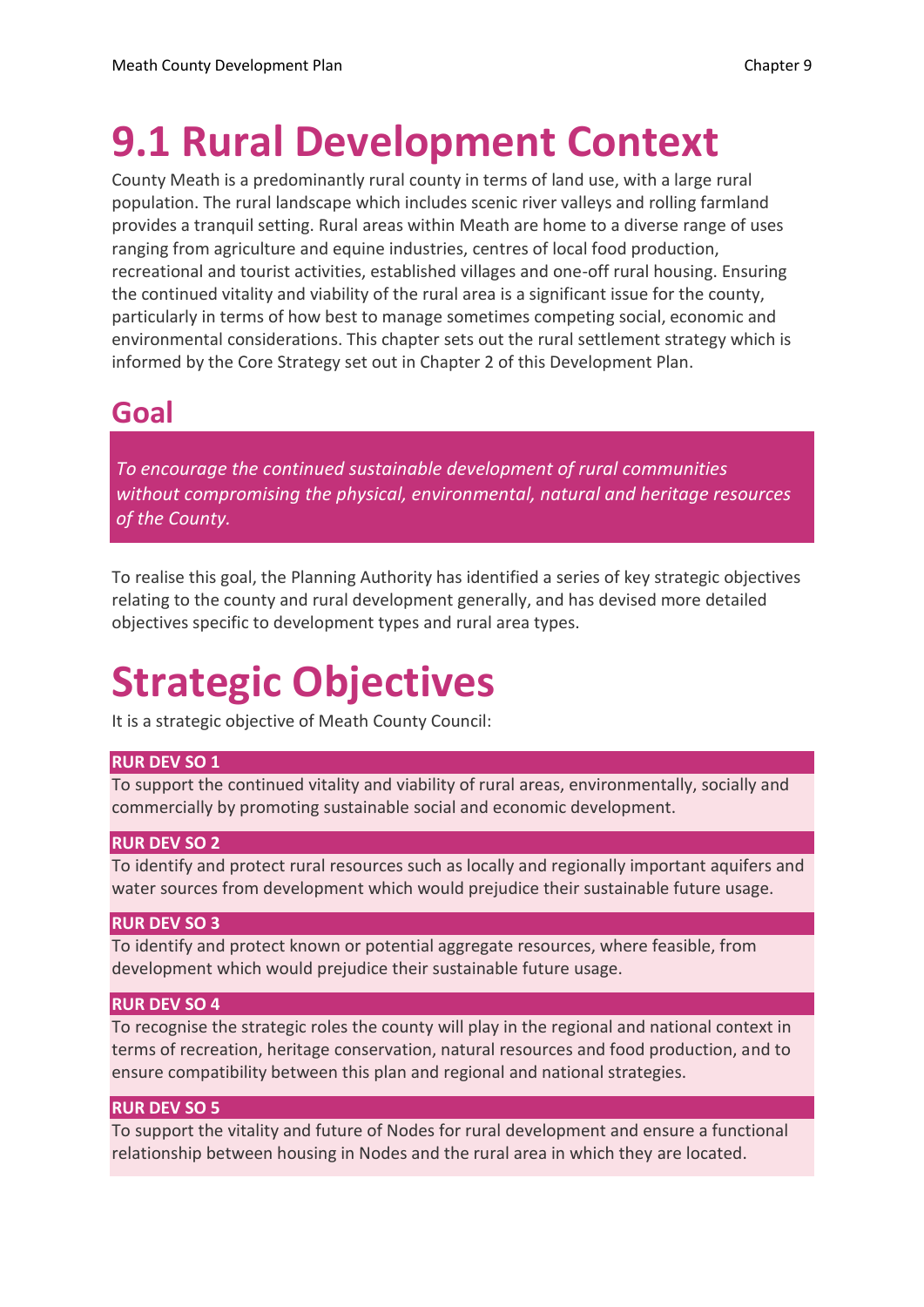#### **RUR DEV SO 6**

To protect and enhance the visual qualities of rural areas through sensitive design.

#### **RUR DEV SO 7**

To support the continuing viability of agriculture, horticulture and other rural based enterprises within rural areas and to promote investment in facilities supporting rural innovation and enterprise with special emphasis on the green economy, in the context of sustainable development and the management of environmental resources.

#### **RUR DEV SO 8**

To support and protect the existing economic base and seek to diversify the economy through both inward investment and the promotion of agriculture, forestry and tourismrelated industries in rural areas.

#### **RUR DEV SO 9**

To ensure that plans and projects associated with rural development will be subject to an Appropriate Assessment Screening and those plans or projects which could, either individually or in-combination with other plans and projects, have a significant effect on a Natura 2000 site (or sites) undergo a full Appropriate Assessment.

#### **RUR DEV SO 10**

To promote rural economic development by recognising the need to advance the long term sustainable social and environmental development of rural areas and encouraging economic diversification and facilitating growth of rural enterprises.

# **9.2 Rural Settlement Strategy**

Meath County Council recognises the long tradition of people living in rural areas and promotes sustainable rural settlement as a key component of delivering more balanced regional development. Rural development should be consolidated within existing villages and settlements that can build sustainable rural communities as set out in the National Planning Framework (NPF) and the Regional Spatial and Economic Strategy for the Eastern and Midlands Region (RSES). The Development Plan seeks to accommodate rural generated housing need[s](https://consult.meath.ie/en/consultation/meath-adopted-county-development-plan/chapter/09-rural-development-strategy#ref1)**<sup>1</sup>** where they arise, subject to local housing need criteria and development management standards. The Department of the Environment, Heritage and Local Government published Sustainable Rural Housing Guidelines for Planning Authorities in April 2005 and issued a circular SP5/08 which provides advice and guidance in relation to local need and occupancy conditions.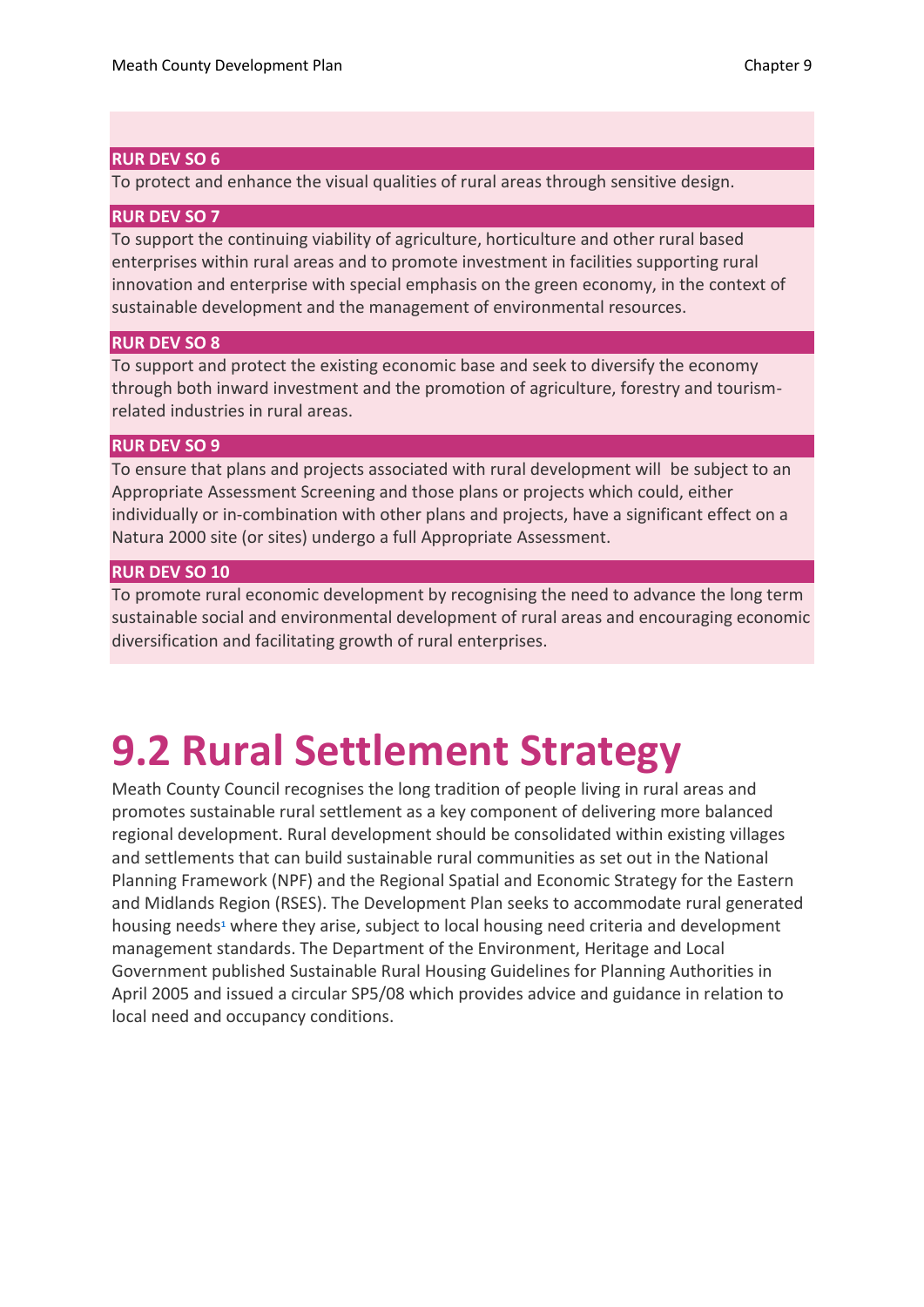### **Goal**

*To ensure that rural generated housing needs are accommodated in the areas they arise, subject to satisfying good practice in relation to site location, access, drainage and design requirements and that urban generated rural housing needs should be accommodated within built-up areas or land identified, through the development plan process.*

## **Strategic Policies**

It is a strategic policy of Meath County Council:

#### **RUR DEV SP 1**

To adopt a tailored approach to rural housing within County Meath as a whole, distinguishing between rural generated housing and urban generated housing in rural areas recognising the characteristics of the individual rural area types.

#### **RUR DEV SP 2**

To ensure that individual house developments in rural areas satisfy the housing requirements of persons who are an intrinsic part of the rural community in which they are proposed, subject to compliance with normal planning criteria. An assessment of individual rural development proposals including one-off houses shall have regard to other policies and objectives in this Development Plan, and in particular Chapter 8 Section 8.6.1 UNESCO World Heritage Site of Brú na Bóinne.

# **9.3 Rural Area Types**

The Meath County Development Plan 2007-2013 identified three area types in the county following detailed research and assessment.

The three rural area types are identified on Map 9. 1 and are described as follows:

#### **Area 1 - Rural Areas under Strong Urban Influence**

Key Challenge: To facilitate the housing requirements of the rural community while directing urban generated housing development to areas zoned for new housing in towns and villages in the area of the development plan.

This area exhibits the characteristics of proximity to the immediate environs or close commuting catchment of Dublin, with a rapidly rising population and evidence of considerable pressure for development of housing due to proximity to such urban areas. This area includes the commuter- belt and peri-urba[n](https://consult.meath.ie/en/consultation/meath-adopted-county-development-plan/chapter/09-rural-development-strategy#ref2)**<sup>2</sup>** areas of the county, and are the areas that are experiencing the most development pressure for one-off rural housing. These areas act as attractive residential locations for the inflow of migrants into the county.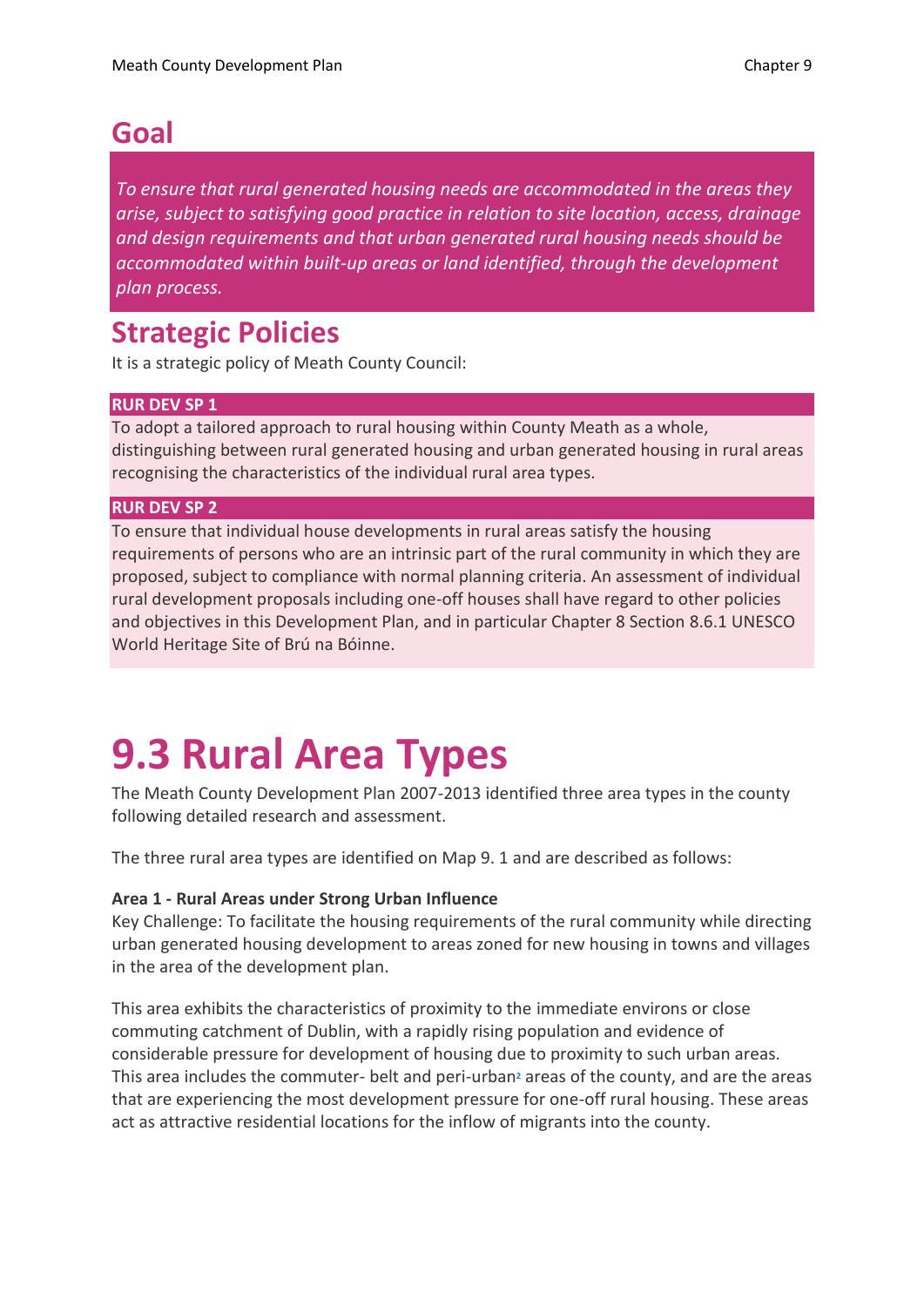### **Policies**

It is the policy of the Council:

#### **RD POL 1**

To ensure that individual house developments in rural areas satisfy the housing requirements of persons who are an intrinsic part of the rural community in which they are proposed, subject to compliance with normal planning criteria.

#### **RD POL 2**

To facilitate the housing requirements of the rural community as identified while directing urban generated housing to areas zoned for new housing development in towns and villages in the area of the development plan.

#### **RD POL 3**

To protect areas falling within the environs of urban centres in this Area Type from urban generated and unsightly ribbon development and to maintain the identity of these urban centres.

#### **Area 2 - Strong Rural Areas**

Key Challenge: To maintain a reasonable balance between development activity in the extensive network of smaller towns and villages and housing proposals in the wider rural area.

This area is underpinned primarily by relative levels of residential stability compared to Area Type 1 within a well-developed town and village structure and in the wider rural area around them. This stability is supported by a traditionally strong agricultural economic base and the level of individual housing development activity in these areas tends to be lower than that within Area Type 1 and confined to certain areas.

This area type is to be found in rural areas along a spine from the north of the county east of and including Kells as far as Oldcastle. The environs of Athboy and Slane are also included in this category. This area has less of a tradition of urban settlement. It is under more moderate pressure for one-off housing development than the areas under strong urban influence.

### **Policies**

It is the policy of the Council:

#### **RD POL 4**

To consolidate and sustain the stability of the rural population and to strive to achieve a balance between development activity in urban areas and villages and the wider rural area.

#### **RD POL 5**

To facilitate the housing requirements of the rural community as identified while directing urban generated housing to areas zoned for new housing development in towns and villages in the area of the development plan.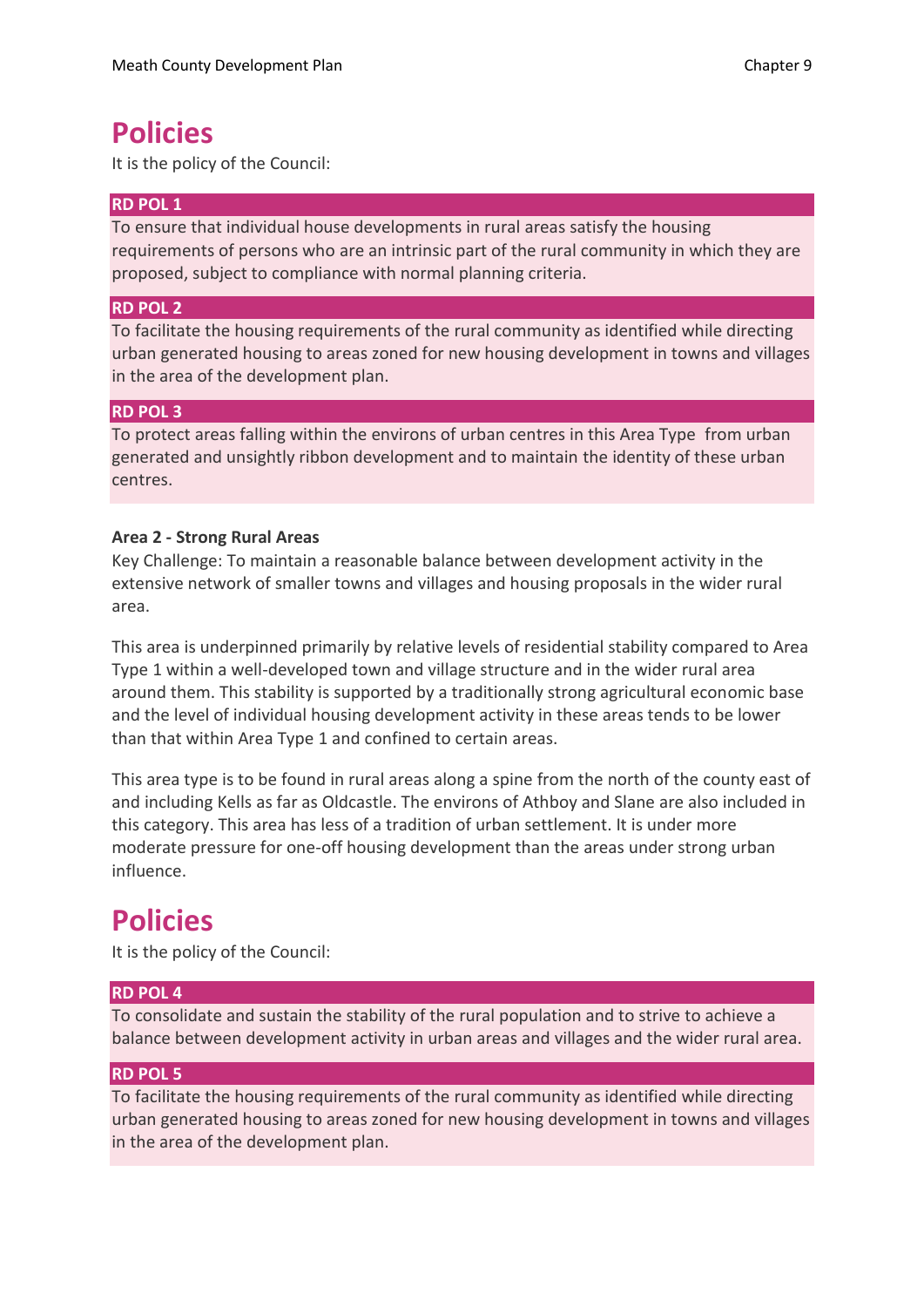#### **Area 3 - Low Development Pressure Areas**

Key Challenge: To arrest population and economic decline.

This area type covers much of the north-western, western and south-western parts of the county. This area is associated with relatively high levels of residential stability above average percentages of family households and high rates of agricultural employment. In addition, it is characterised by the lowest average population densities. This area has the weakest urban structure within the county and the rural housing policy applicable should reflect same.

## **Policy**

It is the policy of the Council:

#### **RD POL 6**

To accommodate demand for permanent residential development as it arises subject to good practice in matters such as design, location and the protection of important landscapes and any environmentally sensitive areas.

This Development Plan identifies Policies for one-off rural housing – referring to housing outside of the development boundaries of any settlements identified in the Settlement Strategy in Chapter 3 (i.e. on unzoned lands/rural area). Meath County Council will assess applications for rural dwellings on the basis of the policies set down for each Area Type above and the criteria set out below.

# **9.4 Persons who are an Intrinsic Part of the Rural Community**

The Sustainable Rural Housing Guidelines outline that Planning Authorities in formulating policies recognise the importance to rural people of family ties and ties to a local area such as parish, townland or the catchment of local schools and sporting clubs. It also delivers positive benefits for rural areas and sustains rural communities by allowing people to build in their local areas on suitable sites.

The Planning Authority will support proposals for individual dwellings on suitable sites in rural areas relating to natural resources related employment where the applicant can:

• Clearly demonstrate a genuine need for a dwelling on the basis that the applicant is significantly involved in agriculture. In these cases, it will be required that the applicant satisfy the Planning Authority with supporting documentation that the nature of the agricultural activity, by reference to the area of land and/or the intensity of its usage, is sufficient to support full time or significant part time occupation. It is also considered that persons taking over the ownership and running of family farms and/or the sons and daughters of farmers would be considered within this category of local need. The applicant shall satisfy the Planning Authority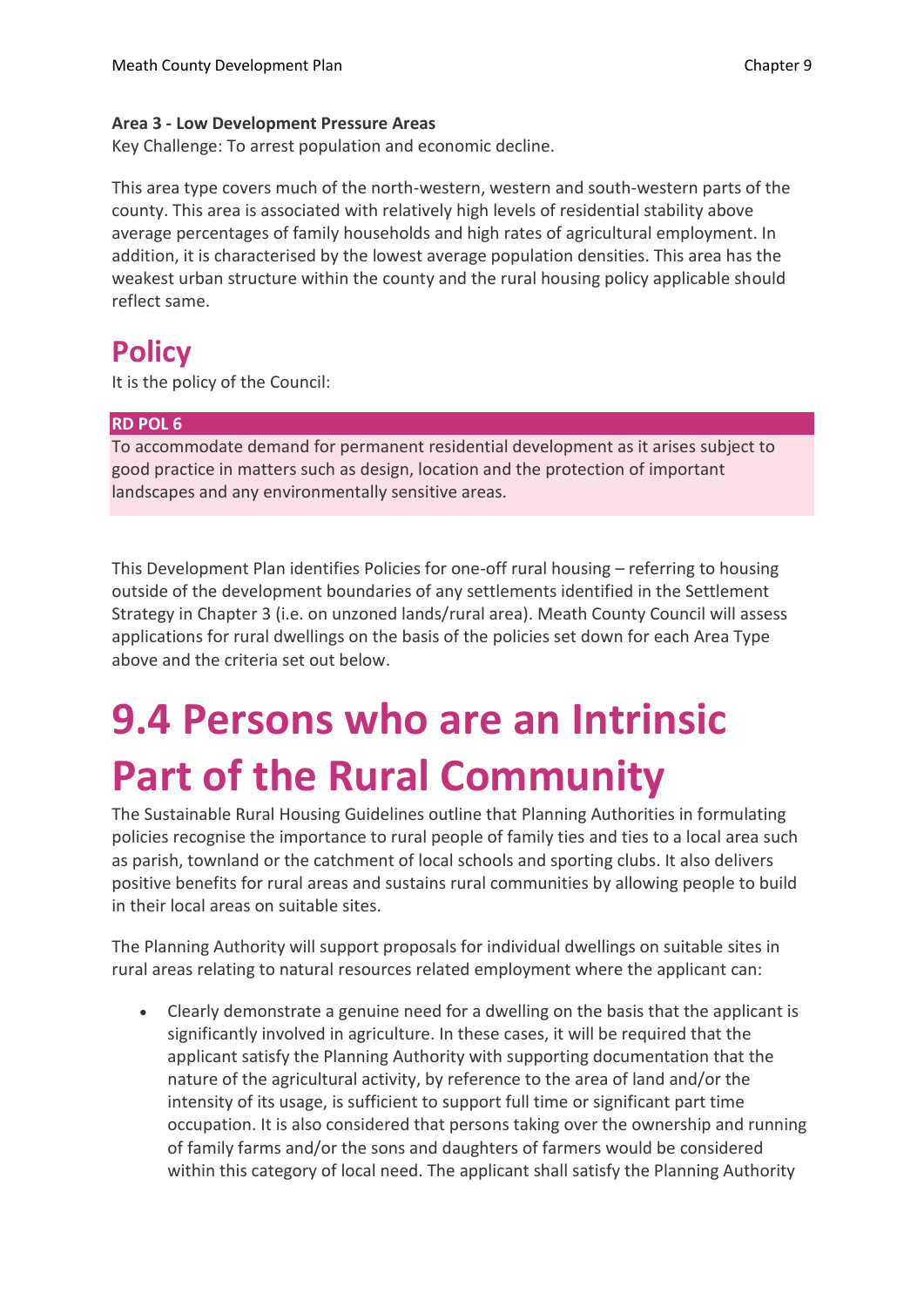as to the significance of their employment. Where persons are employed in a part time capacity, the predominant occupation shall be farming / natural resource related. It should be noted, that where an applicant is also a local of the area, the onus of proof with regard to demonstrating the predominance of the agricultural or rural resource employment shall not normally be required.

• Clearly demonstrate their significant employment is in the bloodstock and equine industry, forestry, agri-tourism or horticulture sectors and who can demonstrate a need to live in a rural area in the immediate vicinity of their employment in order to carry out their employment. In these cases, it will be required that the applicant satisfy the Planning Authority with supporting documentation that the nature of the activity, by reference to the area of land and/or the intensity of its usage, is sufficient to support full time or significant part time occupation. The applicant shall satisfy the Planning Authority as to the significance of their employment. Where persons are employed in a part time capacity, the predominant occupation shall be bloodstock and equine industry, forestry, agri-tourism or horticulture related. It should be noted, that where an applicant is also a local of the area, the onus of proof with regard to demonstrating the predominance of the agricultural or rural resource employment shall not normally be required.

The Planning Authority recognises the interest of persons local to or linked to a rural area, who are not engaged in significant agricultural or rural resource related occupation, to live in rural areas. For the purposes of this policy section, persons local to an area are considered to include:

- Persons who have spent substantial periods of their lives, living in rural areas as members of the established rural community for a period in excess of five years and who do not possess a dwelling or who have not possessed a dwelling in the past in which they have resided or who possess a dwelling in which they do not currently reside;
- Persons who were originally from rural areas and who are in substandard or unacceptable housing scenario's and who have continuing close family ties with rural communities such as being a mother, father, brother, sister, son, daughter, son in law, or daughter in law of a long-established member of the rural community being a person resident rurally for at least ten years;
- Returning emigrants who have lived for substantial parts of their lives in rural areas, then moved abroad and who now wish to return to reside near other family members, to work locally, to care for older members of their family or to retire, and;
- Persons, whose employment is rurally based, such as teachers in rural primary schools or whose work predominantly takes place within the rural area in which they are seeking to build their first home, or is suited to rural locations such as farm hands or trades-people and who have a housing need.

The Planning Authority also recognises that exceptional health circumstances may require a person to live in a particular environment or close to family support. In such cases, the exceptional health circumstances would require supporting documentation from a registered medical practitioner and a disability organisation supporting a planning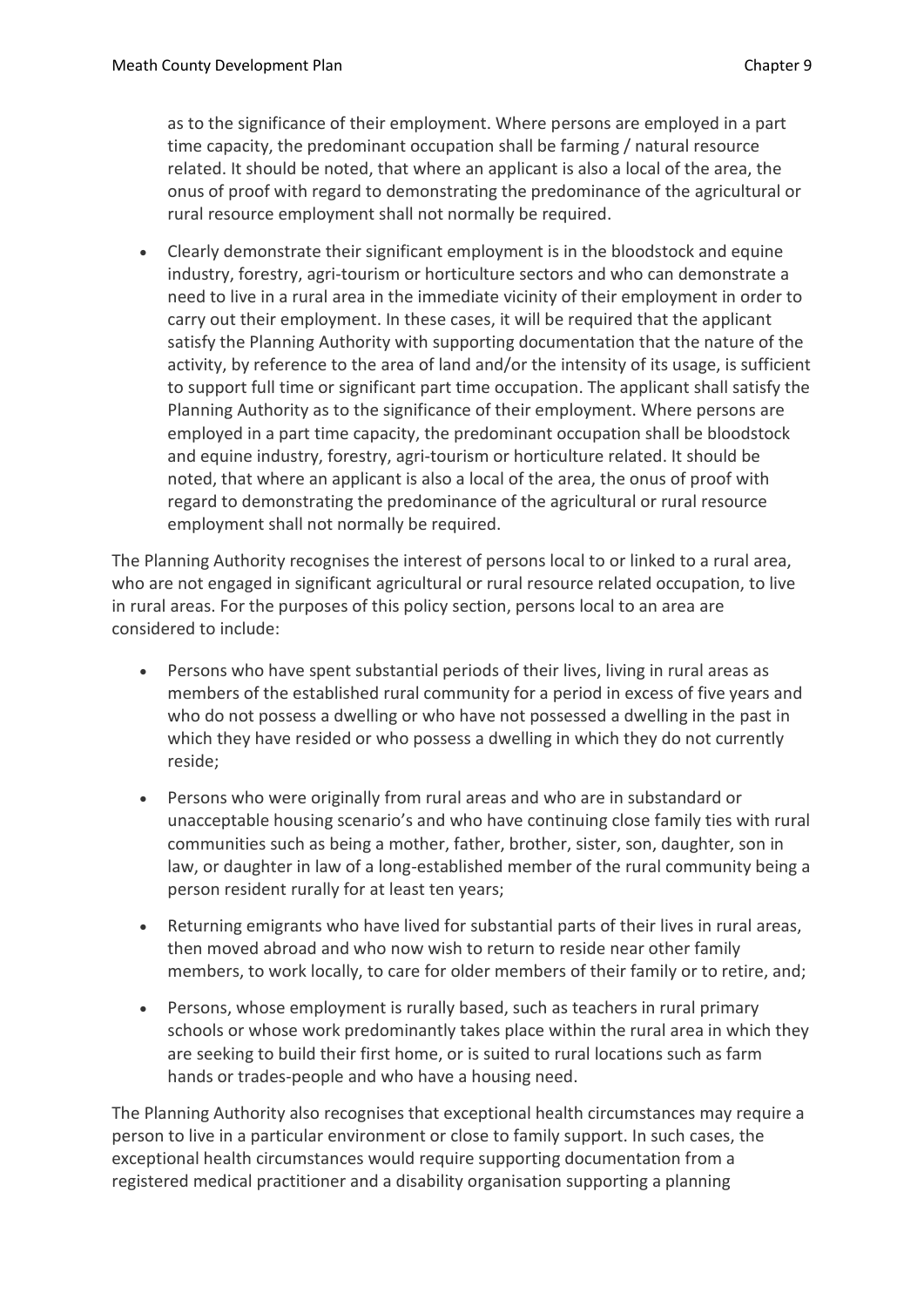application. In the absence of any significant environmental, access or traffic reasons for refusal and the proposal adheres to sensitive design and siting criteria, the Planning Authority will consider granting planning permission, subject where appropriate to conditions regarding occupancy.

Where an applicant for a one-off house in the countryside can demonstrate, by the submission of documentary evidence, that their original dwelling was sold due to unavoidable financial circumstances, such applications will be considered on their individual merits, where the applicant satisfies local housing need criteria. This consideration does not override the other normal assessment criteria as set out in this Development Plan for a oneoff house.

Where an applicant has resided in a rural area for a considerable period of time, being a period of time in excess of the previous 10 consecutive years, in a dwelling attached to their business, such as farming, and the business inclusive of dwelling house is being sold for retirement or other circumstances, such applications will be considered on their individual merits, where the applicant satisfies local housing need criteria. The Planning Authority will facilitate preplanning consultation in such circumstances.

# **9.5 All Areas**

## **9.5.1 Development Assessment Criteria**

The Planning Authority will also take into account the following matters in assessing individual proposals for one-off rural housing:

- The housing need background of the applicant(s) in terms of employment, strong social links to rural areas and immediate family as defined in Section 9.4 Persons who are an Intrinsic Part of the Rural Community;
- Local circumstances such as the degree to which the surrounding area has been developed and is trending towards becoming overdeveloped;
- The degree of existing development on the original landholding from which the site is taken including the extent to which previously permitted rural housing has been retained in family occupancy. Where there is a history of individual residential development on the landholding through the speculative sale of sites, permission may be refused;
- The suitability of the site in terms of access, wastewater disposal and house location relative to other policies and objectives of this plan;
- The degree to which the proposal might be considered infill development.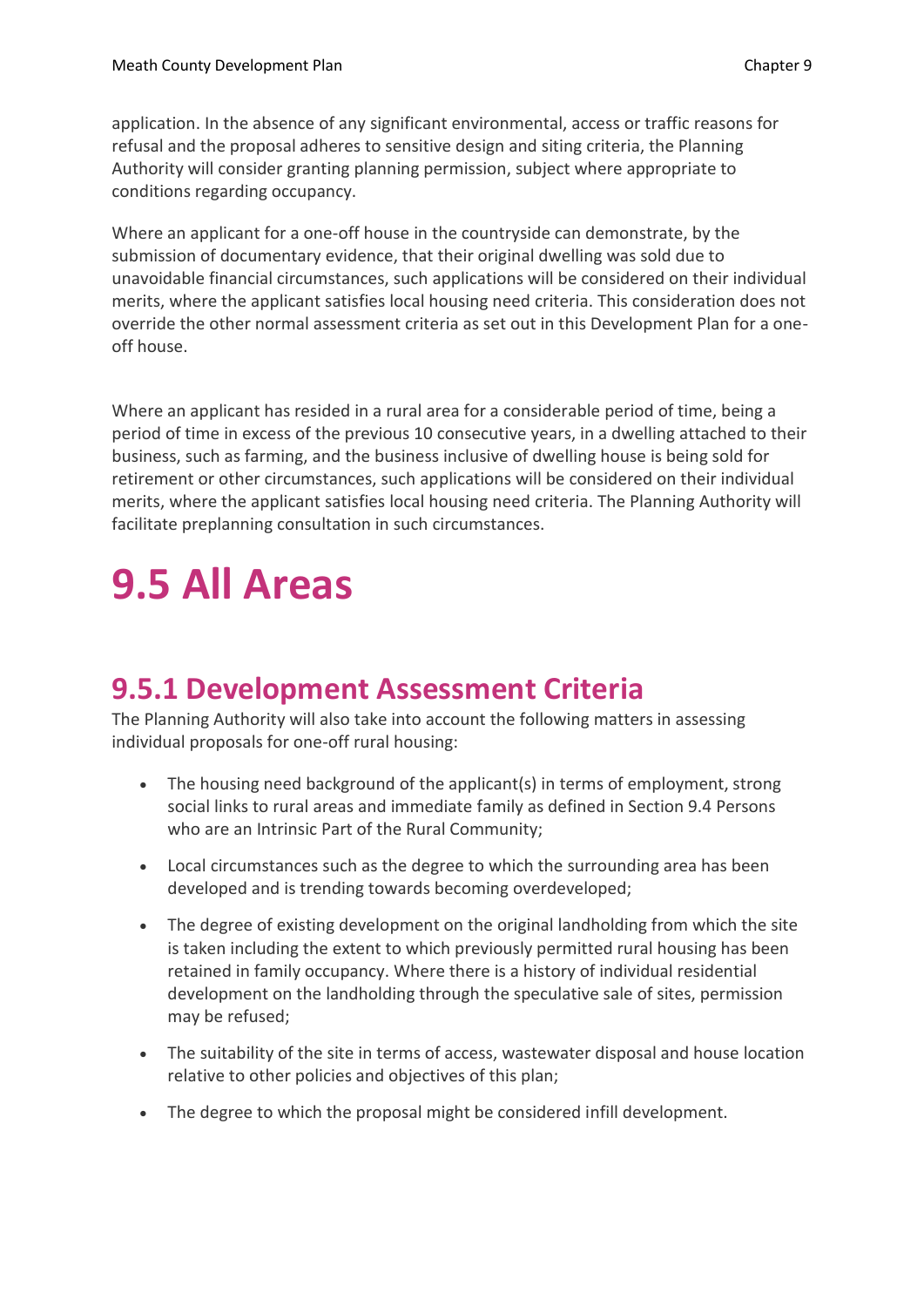## **9.5.2 Ribbon Development**

Ribbon development is considered to be a high density of almost continuous road frontage type development, for example where 5 or more houses exist on any one side of a given 250 metres of road frontage. (Please note that in all instances where ribbon development is referred to in this Development Plan, the example contained in Appendix 4 of the Sustainable Rural Housing Guidelines for Planning Authorities as published by the DoEHLG in April 2005 shall apply).Whether a given proposal will exacerbate such ribbon development or could be considered will depend on:

- The type of rural area and circumstances of the applicant;
- The degree to which the proposal might be considered infill development, and;
- The degree to which existing ribbon development would be extended or whether distinct areas of ribbon development would coalesce as a result of the development.

Meath County Council will endeavor to arrive at a balanced and reasonable view in the interpretation of the above criteria taking account of local circumstances, including the planning history of the area and development pressures.

## **9.5.3 Occupancy Conditions**

Meath County Council is committed to attaching occupancy conditions in accordance with the Sustainable Rural Housing Guidelines and Circular SP 5/08 issued by the Department of Environment, Community and Local Government.

## **Policy**

It is the policy of the Council:

#### **RD POL 7**

To attach an occupancy condition to all individual one-off rural dwellings, including those located in Nodes, and on unzoned land/rural area, pursuant to Section 47 of the Planning and Development Act 2000 (as amended), restricting the use of the dwelling to the applicant, as a place of permanent residence. The period of occupancy will be limited to a period of 7 years from the date of first occupation. No such occupancy condition shall be imposed with respect to housing located in Rural Area Type 'Low Development Pressure Area'.

## **9.5.4 Rural Nodes**

The housing needs of those members of the rural community who are not part of the agricultural/horticulture community as set out at section 9.4 will be facilitated in the extensive network of rural nodes.

The majority of rural nodes, (see Table 9.2) comprise largely of unserviced rural areas with limited social and community infrastructure. Rural nodes are designated for limited development at a sustainable scale for immediate local need through the development of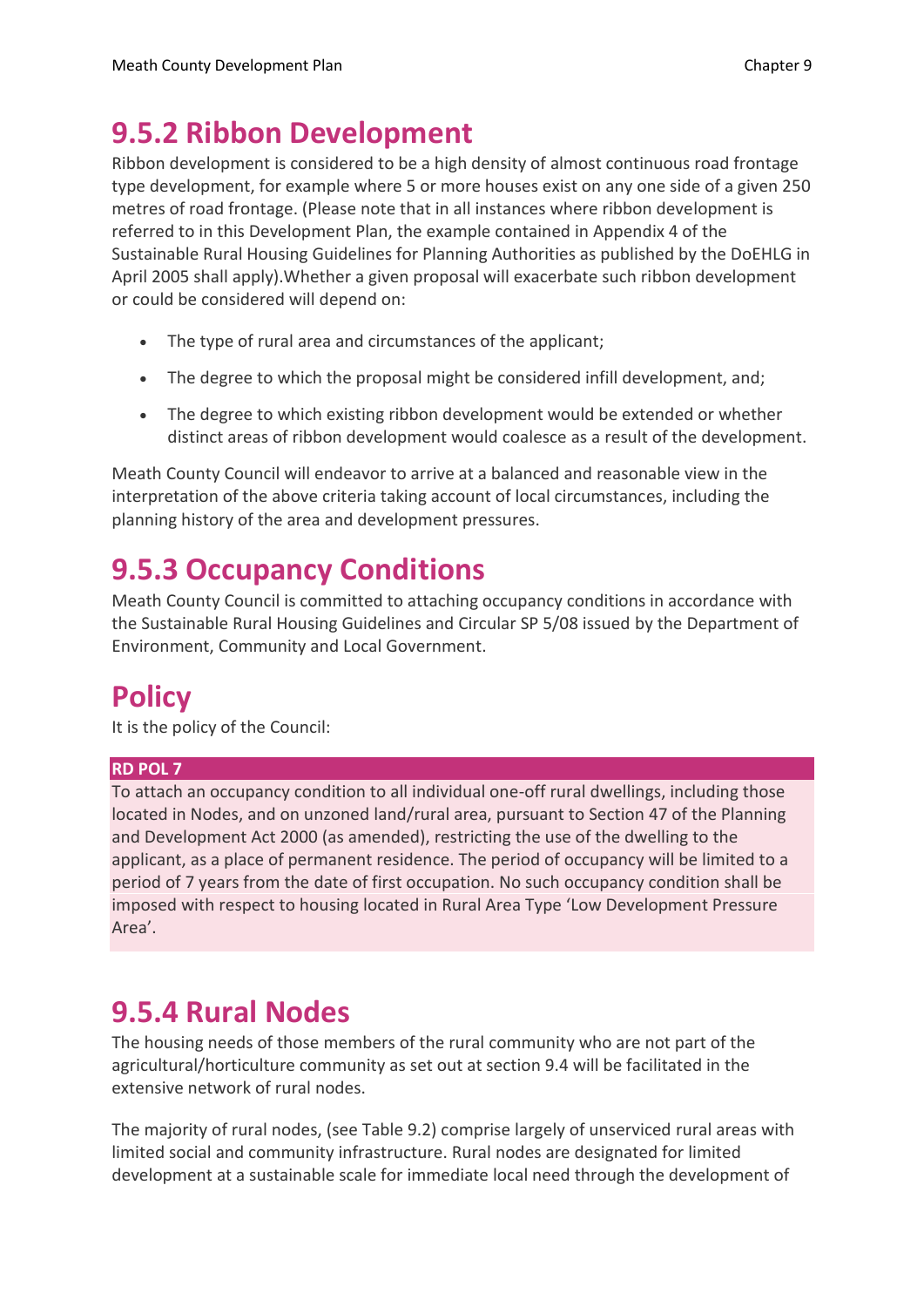| Ashbourne MD - Rural Nodes |        |
|----------------------------|--------|
| Ardcath                    | pter 9 |
| Bellewstown                |        |
| Clonalvy                   |        |
| Curragha                   |        |
| Cushinstown                |        |
| Edoxtown                   |        |
| Lismullin                  |        |
| Oberstown                  |        |
| Kells MD - Rural Nodes     |        |
| <b>Ballinacree</b>         |        |
| Ballinlough                |        |
| Castletown                 |        |
| Cortown                    |        |
| Dromone                    |        |
| Drumbarragh                |        |
| Fordstown                  |        |
| Kilallon                   |        |
| Kilbeg                     |        |
| Kilberry                   |        |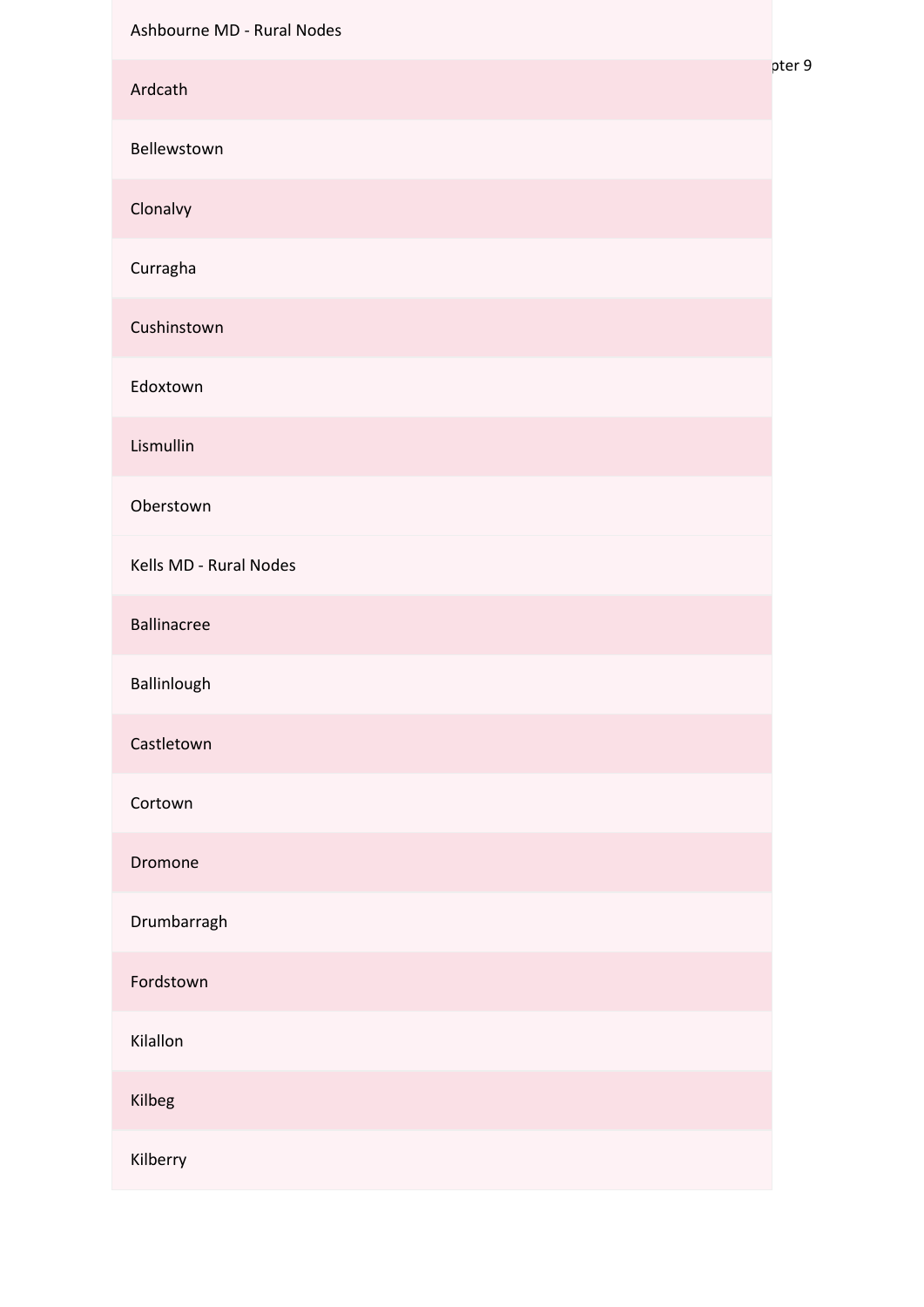| Kilskeer    |
|-------------|
| Meath Hill  |
| Newcastle   |
| Oristown    |
| Rathkenny   |
| Rathmore    |
| Teervurcher |
| Wilkinstown |

clusters. It is anticipated that each rural node can cater for a small population increase from their current population base over the period of the Plan.

Consideration of planning applications for development within the nodes will have regard to the role and form of the node within the wider rural area with particular care being taken that these settlements do not compete with designated villages in the services they provide or the role and function they play within the rural area.

Detailed siting and design guidance including best practice examples and layouts in terms of the development of the rural nodes will be provided in the Meath Rural House Design Guide when reviewed.

The Council will support infill development on appropriate sites in rural nodes which make the most sustainable use of serviced land and existing public infrastructure. The Council will also promote the clachan tradition of clustering houses together in the modern context. Cluster Housing Schemes in rural nodes should be developed in a sustainable way respecting the unique aspects of the village and the site itself, whilst also responding to current economic and social needs.

Residential use of the upper floors of commercial properties is positively encouraged and can make a positive contribution to the regeneration of rural nodes. Where external alterations are proposed to facilitate the conversion of existing premises to residential use these will only be permitted where they are in keeping with the host building and the character of the surrounding rural area in terms of design, scale and use of materials.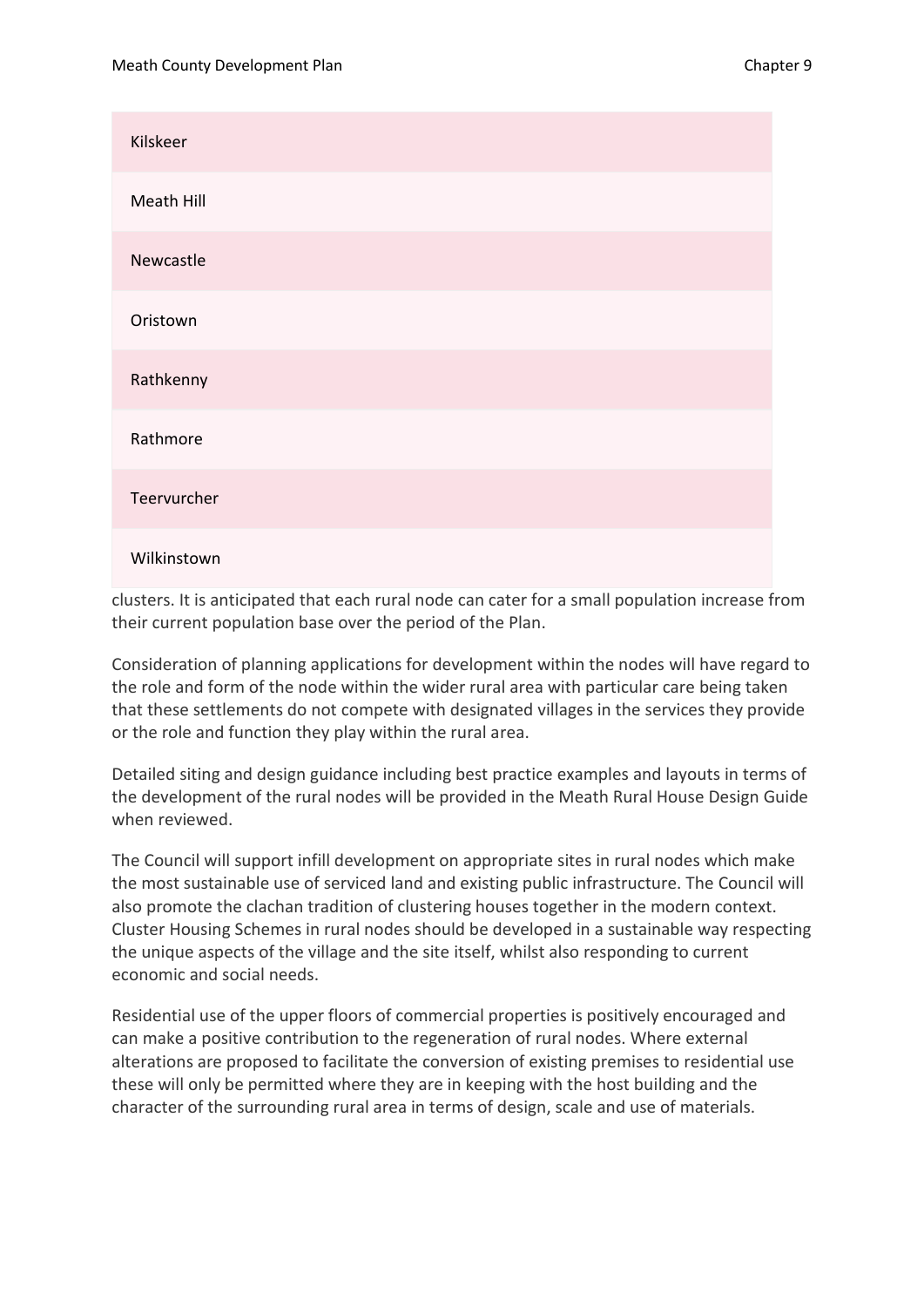| Laytown-Bettystown MD - Rural Nodes |
|-------------------------------------|
| <b>Yellow Furze</b>                 |
| Grangegeeth                         |
| Lobinstown                          |
| Monknewtown                         |
| Newtown                             |
| Navan MD - Rural Nodes              |
| Bohermeen                           |
| Boyerstown                          |
| Robinstown                          |
| Ratoath MD - Rural Nodes            |
| Batterstown                         |
| Culmullin                           |
| Drumree                             |
| Dunsany                             |
| Kilcloon                            |
| Kiltale                             |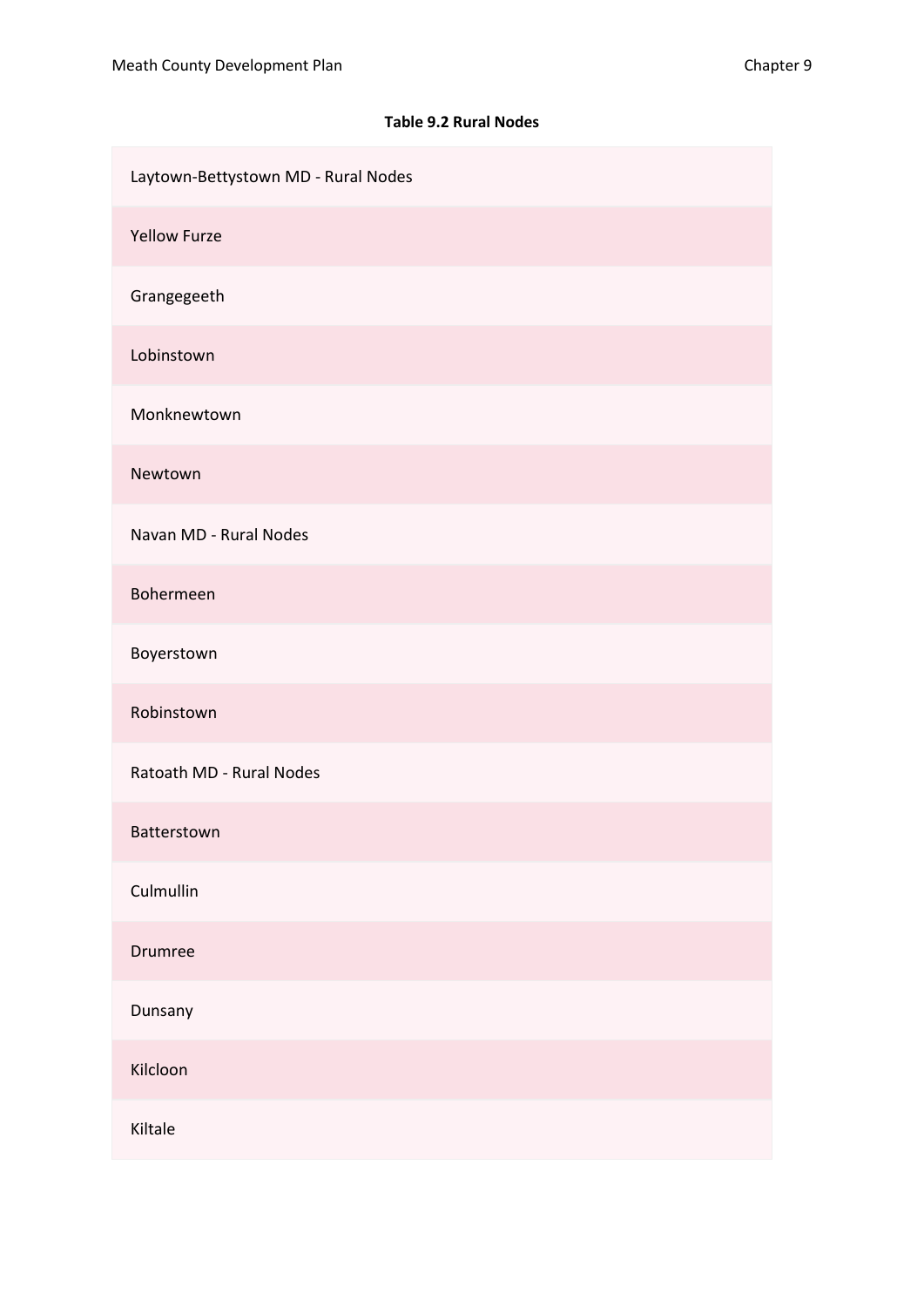| Moynalvy              |
|-----------------------|
| Trim MD - Rural Nodes |
| Ballinabrackey        |
| <b>Bective</b>        |
| Castlejordan          |
| Coole                 |
| Dunderry              |
| Kilbride              |
| Killyon               |
| Hill of Down          |
| Rathcore              |

### **Policies**

It is the policy of the Council:

#### **RD POL 8**

To ensure that the provision of housing in all rural nodes shall be reserved for persons who are an intrinsic part of the rural community. In all cases applicants shall certify to the satisfaction of the Planning Authority that they have been a rural resident for a minimum of 5 years. The node shall be within 12 km of their current place of residence.

Detailed documentary evidence shall be submitted to support the foregoing applications as follows:

- Completed Local Housing Needs Assessment Form;
- Details of all places of residence of the applicant over the previous 5 years;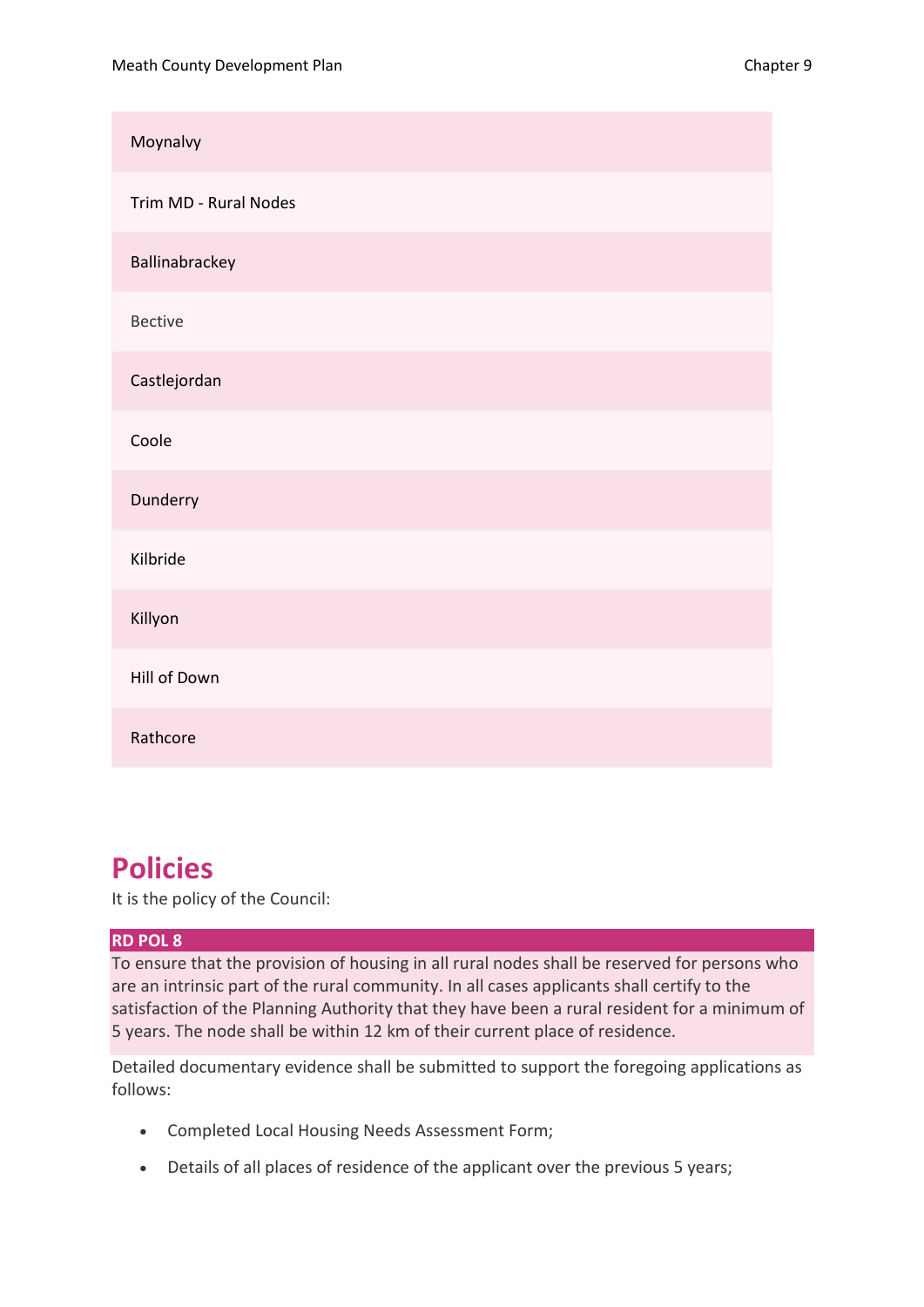- Documentary evidence of the applicants Intrinsic Links to the area which shall include, where applicable, : Copy of applicant entry on Electoral Register, Evidence of attendance at Local School confirmed in writing by the School, Evidence of Membership of local community/sports groups; letter from a Financial Institution confirming address, Utility bills confirming address.
- Health/ Financial/Unacceptable accommodation circumstances (Refer to Section 9.4)

The Planning Authority may seek additional information to that set out above if considered necessary.

## **Objectives**

It is the objective of the Council:

#### **RD OBJ 1**

To support rural nodes located across the County in offering attractive housing options to meet the needs of the established rural communities and to support existing local community facilities such as schools, post offices, recreational facilities and childcare facilities etc.

#### **RD OBJ 2**

To seek to ensure that new residential development in rural nodes is in accordance with 'the Meath Rural Design Guide' and is of a design and layout compatible with the character of its setting including the requirement to provide footpaths where appropriate.

#### **RD OBJ 3**

To promote the development of central brownfield sites in rural nodes, if existing, as appropriate. Suburban type developments or multiple housing developments will not be permitted.

#### **RD OBJ4**

All development in rural nodes should take cognisance of the prevailing scale, pattern of development and services availability.

#### **RD OBJ 5**

To promote the development of local craft/artisan facilities in Rural Nodes, of a design and layout reflective of its rural setting.

#### **RD OBJ 6**

To promote the provision of childcare facilities within rural nodes to meet local demand and encourage the location of such facilities near schools where possible.

#### **RD OBJ 7**

To encourage the provision of local small-scale convenience shops, exclusive of service stations, at an appropriate scale in rural nodes where there is a clear deficiency in retail provision, subject to the protection of residential amenity and the rural character of the area.

#### **RD OBJ 8**

To require the provision of high quality, durable, appropriately designed, secure boundary treatments in rural nodes reflective of the rural environment in all developments.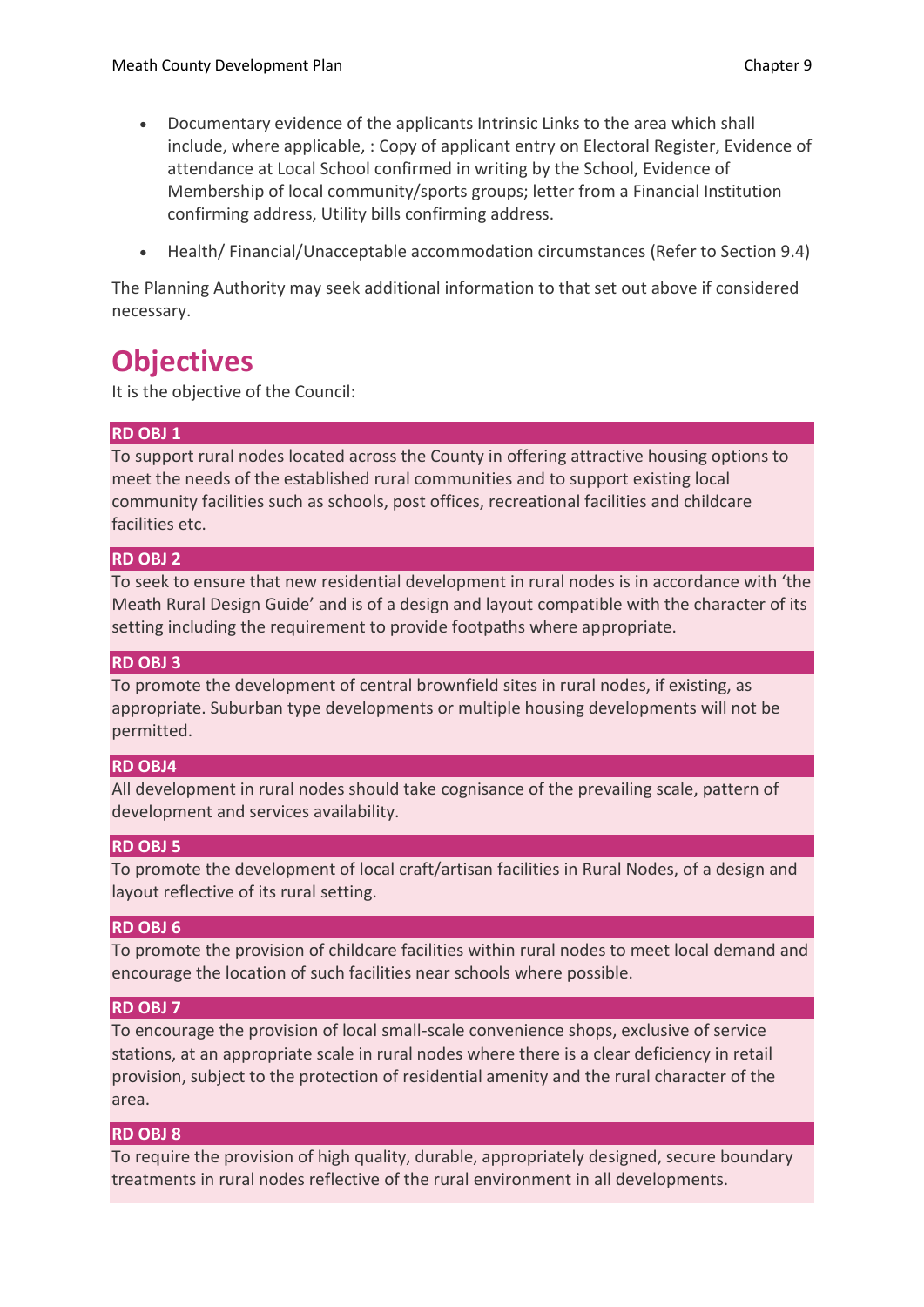#### **RD OBJ 9**

To promote the retention of field boundaries and mature trees and hedgerows to protect the rural character of the area.

#### **RD OBJ 10**

To ensure that proposals for infill development take account of the character of the area and where possible retain existing features such as building line, height, railings, hedgerows, trees, gateways etc.

#### **RD OBJ 11**

To require that infill proposals accord with the relevant Development Management Standards contained in this Plan and should contribute positively to the renewal of these areas and to the established character and amenities of the area.

#### **RD OBJ 12**

To promote residential use above shops and other business premises subject to compliance with the relevant Development Management Standards s contained in this Plan.

#### **RD OBJ 13**

To promote the clachan tradition of clustering houses together in rural nodes while respecting the unique aspects of the node and the site itself. An overall indicative scheme layout shall be provided as part of the first planning application on the subject landholding.

#### **RD OBJ 14**

To require the provision of footpaths and public lighting as part of residential development in rural nodes, as appropriate.

#### **RD OBJ 15**

To require a minimum site area of 0.2 hectares (0.5 acres) for each residential unit in rural nodes where serviced by an individual waste water treatment plant.

# **9.6 Rural Residential Development: Design and Siting Considerations**

Traditional buildings in the countryside evolved in response to their setting and function on the land. They blend sympathetically with their surroundings and do not appear incongruous in the landscape. It is essential that similar care is exercised in the siting and design of new buildings to ensure that they too can integrate harmoniously with their surroundings and thereby protect the amenity and character of the countryside of County Meath. Meath County Council has prepared design guidelines for rural houses and it is the policy of the Council to implement these guidelines through the development management process. The guidelines are included in Appendix 13 of the Development Plan.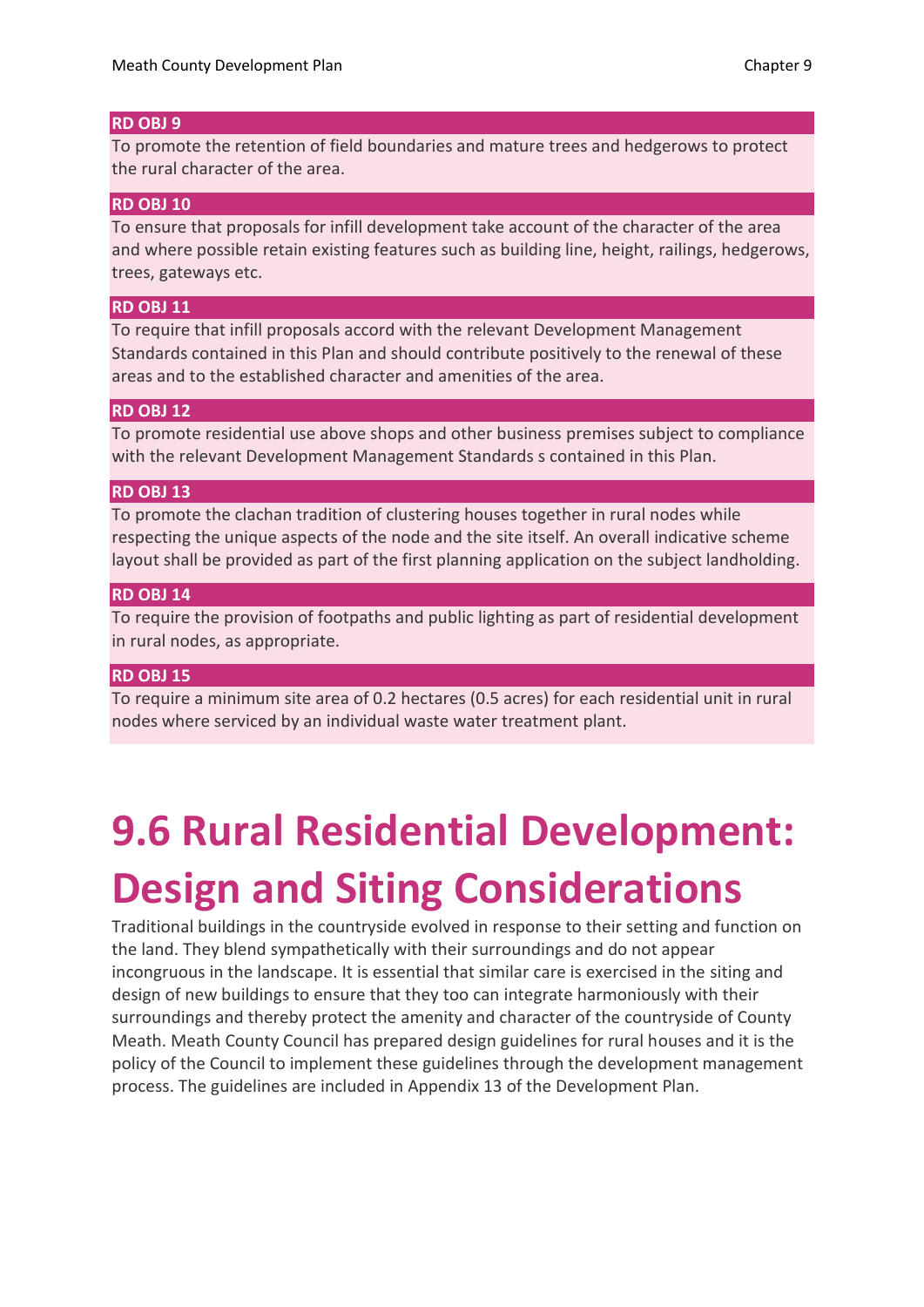## **Policy**

It is the policy of the Council:

#### **RD POL 9**

To require all applications for rural houses to comply with the 'Meath Rural House Design Guide'.

The determination of whether a new building integrates into the landscape is not a test of invisibility; rather it requires an assessment of the extent to which the development of the proposed site, including necessary site works, will blend in unobtrusively with its surroundings.

The main criteria against which the degree of visual impact will be considered include;

- The location of the site within the landscape, the position of the building within the site and its relationship with surrounding buildings. This will help determine whether the development will be a prominent feature in the landscape;
- The attributes of the site and its landscape surroundings and whether these provide sufficient enclosure for the new building. This includes the existence or otherwise of natural boundaries and/or a visual backdrop, and whether there is any intervening vegetation or natural features between the site and critical views; and
- The suitability of the design of the building for the site and its locality, including its form, scale and massing.

The assessment of integration will be judged from critical views along stretches of the public road network, shared private lane-ways serving existing or approved dwellings, public rights of way and other areas of general public access and assembly.

New buildings that would read as skyline development or occupy a top of slope/ridge location or otherwise be a prominent feature in the landscape will be unacceptable.

New buildings should be sited to take advantage of the opportunities afforded by existing mature planting, hills, slopes or other natural features to provide suitable enclosure. These features can provide a visual backdrop to development and equally where located in the foreground between the site and critical views can assist integration by filtering views of the new building. A group of existing buildings, such as a farm complex may also provide an opportunity to sensitively integrate a new building provided this does not adversely impact on rural character.

Where trees provide enclosure or a backdrop to a site they should be retained and where necessary augmented by new planting with native or other species characteristic of the area. This will assist the integration of the new building and help promote biodiversity. Care should be taken to ensure that an appropriate distance is maintained between tree root systems and building foundations, so neither is compromised.

While new tree planting for integration purposes will be considered together with existing landscape features, new planting alone will not be sufficient. A building on an unacceptable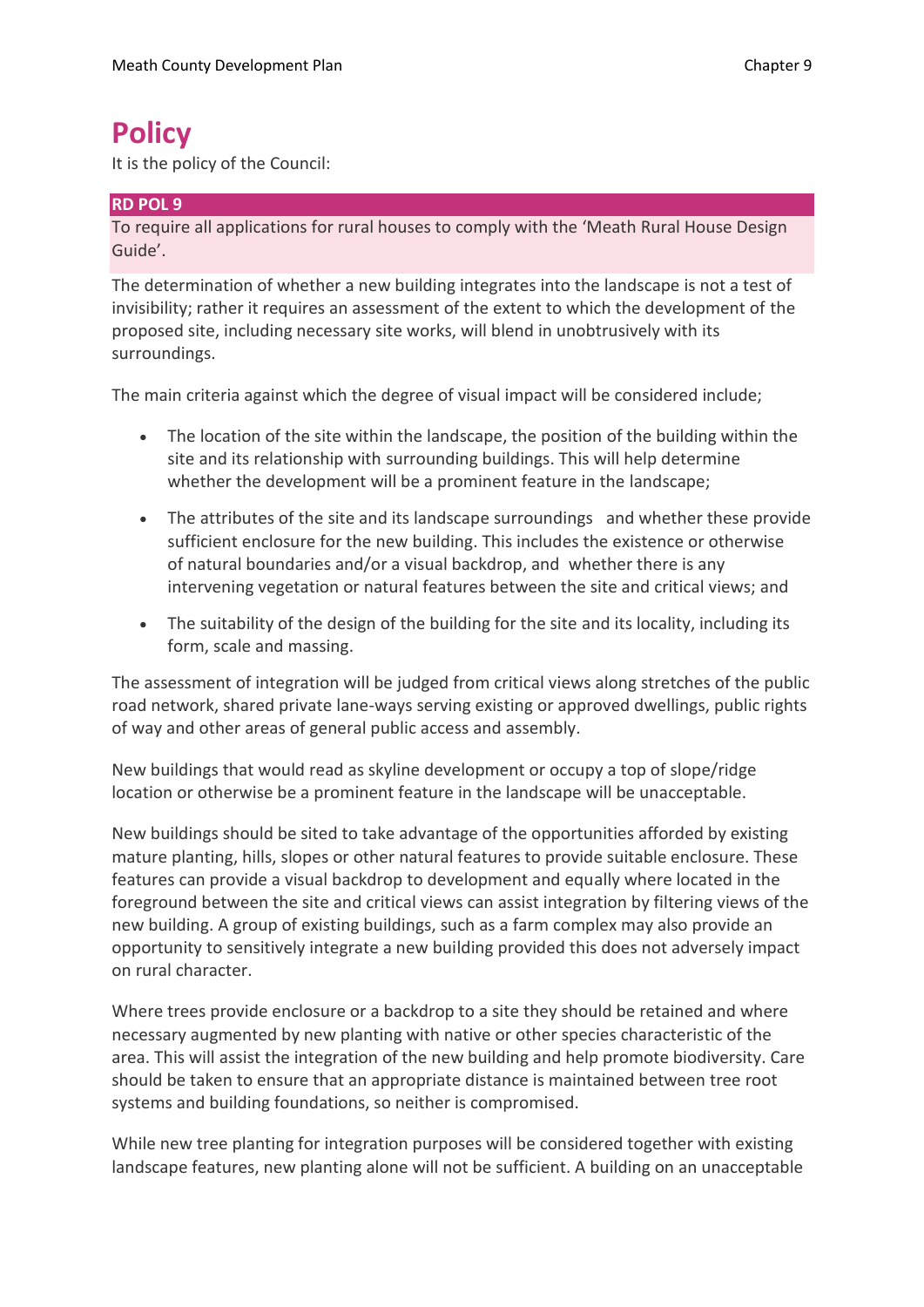site cannot be successfully integrated into the countryside by the use of landscaping. New planting will inevitably take a considerable length of time to mature and in the interim will not mitigate the impact of new development. Similarly, a new building that relies on significant earth works, such as mounding or cut and fill for integration will be generally unacceptable.

Due to the widespread views generally available in flat landscapes or exposed hill areas, it is all the more important to ensure that new buildings integrate well with their surroundings. In such areas, poor siting and design carries with it a greater potential for adverse impact on visual amenity and rural character. Particular care is therefore required in site selection so that new buildings will integrate into these landscapes.

## **9.6.1 Access and Other Ancillary Works**

New accesses are often a visible feature of development in the countryside and on occasion can be more obtrusive than the building itself, particularly if they include ornate walls, gates and fencing.

All new access drives and services, such as electricity and telephone lines, should be run unobtrusively alongside existing hedgerows or wall lines and should be accompanied by appropriate landscaping measures. Access driveways should respect site contours and cross them gently, thus integrating the building with its entrance and site. Sweeping driveways which create a suburban emphasis and access arrangements, will not be acceptable.

While adequate visibility at the road access is necessary in the interests of road safety, access driveways surfaced in tarmacadam and with concrete kerbing can look out of place in the countryside and less formal solutions should be sought.

The traditional field pattern should be preserved and roadside and field boundary hedges and stone walls retained or reinstated following any access works. Retention or reinstatement of boundaries, hedges and walls and the provision of gates and piers in keeping with the character of the area is an important element in mitigating the impact of new development and where necessary will be controlled by condition.

The provision of external lighting to serve dwellings requires careful consideration in order to meet the functional requirements of residents while remaining in character with the rural area. Floodlighting can result in light pollution and may have adverse impacts on the fauna of an area while ornate, suburban style garden lighting may also be inappropriate in a rural context. Where considered necessary, the Planning Authority may attach conditions to grants of permission stipulating what type of lighting should be provided.

# **9.7 Agriculture**

County Meath's rich pasturelands support a wide variety of farming types. Agriculture has traditionally been the most important contributor to the rural economy of County Meath. While it may now provide less employment, it still remains important as a significant source of income and employment in rural areas. Furthermore, it is recognised that the agriculture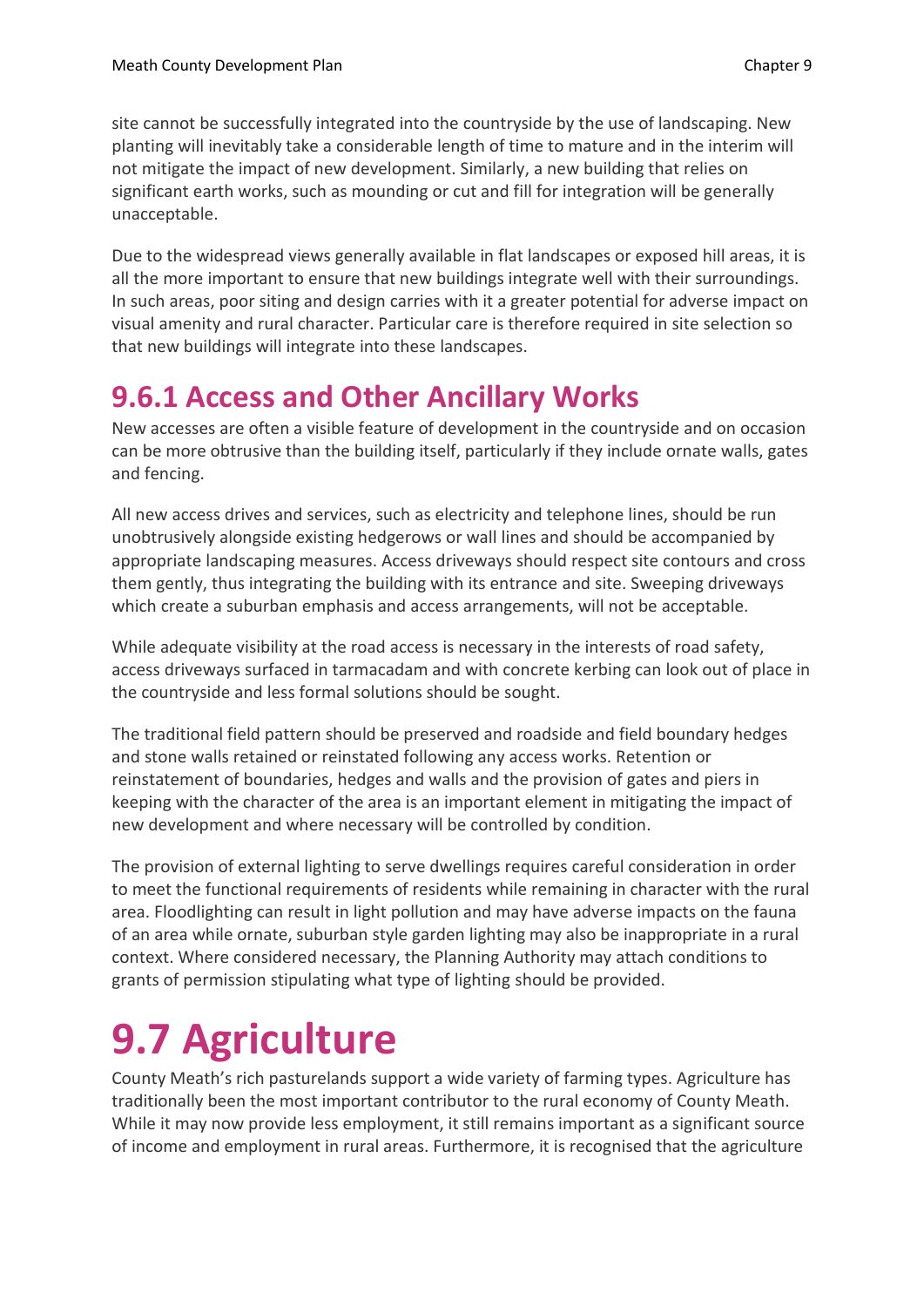sector plays an important role in environmental management and landscape protection and can play a central role in maintaining and enhancing the quality of the rural countryside.

## **9.7.1 Employment in Agriculture**

To sustain rural communities, farm diversification and new employment opportunities will be required. In recent years there has been significant growth in the demand for fresh local produce and the development of allotments. Further development in horticulture and in value added food and agricultural enterprises are sectors with opportunities for growth. Specialist beef production and Intensive dairying are the most common types of farming. Meath is the country's second most important centre for the bloodstock industry, after County Kildare. The equine industry is important both economically and culturally.

Fairyhouse Racecourse, Navan Racecourse and Tattersalls Bloodstock Auctioneers are highly prominent enterprises in the area. Race meetings are also held in Bellewstown and Laytown. Bloodstock and sport-horse enterprises generate employment directly and also through other associated enterprises and sectors such as tourism.

Agriculture will continue to be an important component of the economy. The agricultural sector must adapt to the challenges posed by modernisation, restructuring, market development and the increasing importance of environmental issues. An economically efficient agricultural and food sector, together with forestry, sensitive exploitation of natural resources and diversification into alternative on-farm and off-farm activities, are essential components of the development of the rural economy.

### **Goal**

*To maintain a vibrant and healthy agricultural sector based on the principles of sustainable development whilst at the same time finding alternative employment in or close to rural areas to sustain rural communities.*

### **Policies**

It is the policy of the Council:

#### **RD POL 10**

To encourage and facilitate agricultural diversification into agri-businesses such as organic foods, rural tourism and small to medium sized enterprises subject to the retention of the holding for primarily agricultural use and the proper planning and sustainable development of the area.

#### **RD POL 11**

To protect the economic and social benefits of local country markets devoted to the sale of local agricultural and craft produce and to support their role as visitor attractions.

#### **RD POL 12**

To facilitate the development of agriculture while ensuring that natural waters, wildlife habitats and conservation areas are protected from pollution.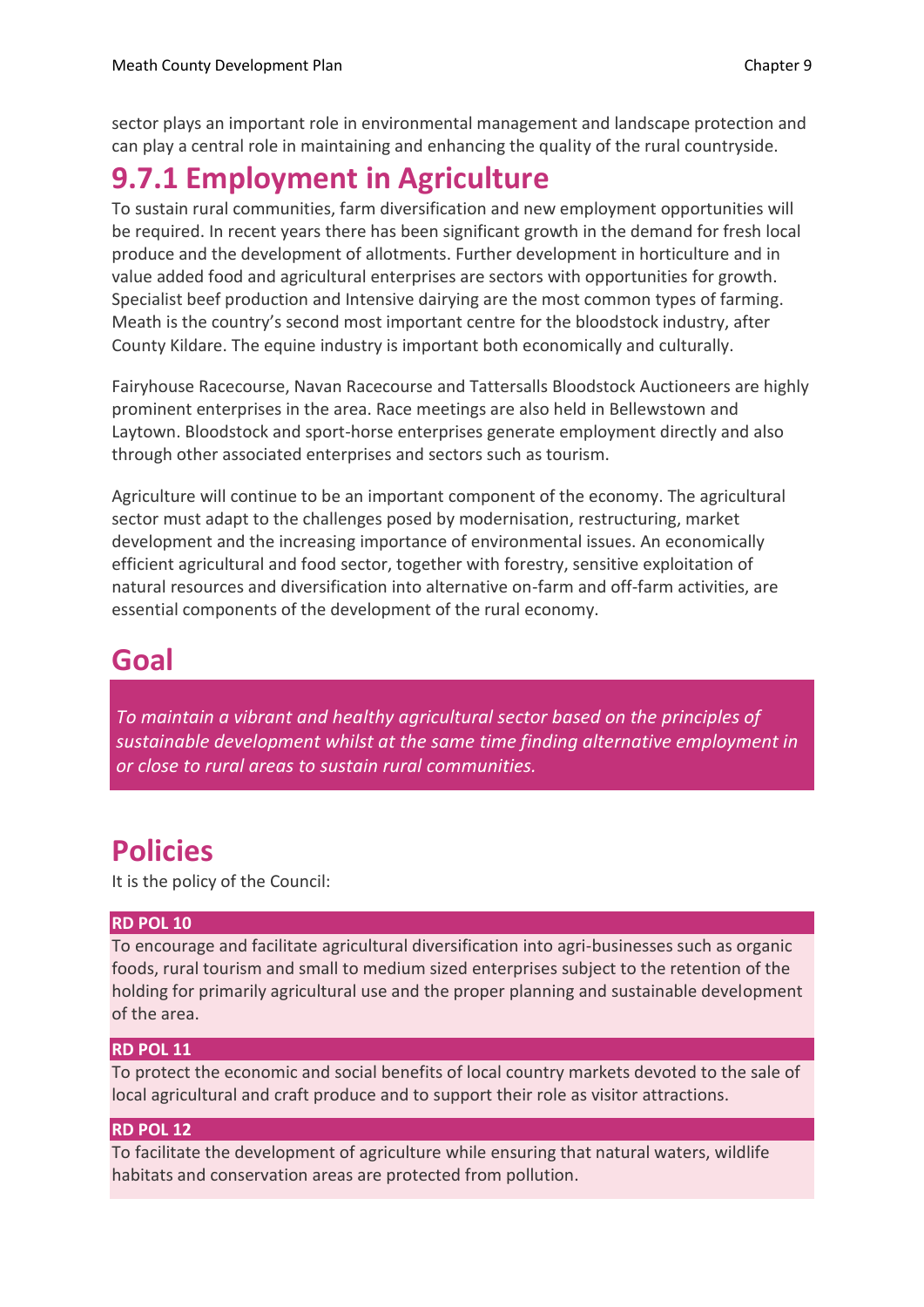#### **RD POL 13**

To protect agricultural or agri-business uses from unplanned and/or incompatible urban development.

# **9.8 Agricultural Development**

### **9.8.1 Agricultural Buildings**

The provision of well-located structures and facilities necessary for good and environmentally sound agricultural practice shall be supported by the Planning Authority. The suitability of a given proposal will be determined by the following factors:

- The provision of buildings to a design, materials specification and appearance and at locations which would be compatible with the protection of rural amenities. Particular attention should be paid to developments therefore in sensitive landscapes as identified in the Landscape Character Assessment (Refer to Appendix 5);
- The availability of an effective means of farm waste management to ensure nutrient balancing between application of farm wastes to land and its balanced uptake by agricultural use of land;
- Whilst the Planning Authority recognises the primacy in land use terms of agriculture in rural areas and that the presence of individual housing should not impinge unduly on legitimate and necessary rural activity, regard should also be had to the unnecessary location of major new farm complexes proximate to existing residential development.

### **9.8.2 Intensive Agriculture**

The requirements of the preceding section will be applied to intensive agri-business proposals in the pig and poultry sectors. Whilst the Planning Authority recognises the role of this sector to contribute towards national economic targets and the economic well-being of the county in general, it is vital that the environmental qualities of the county are recognised in such proposals and protected accordingly. The scale and intensity of such activities within a limited area and the appropriateness of the activity in relation to the quantum of waste generated and its effect on the area is an important consideration in assessing development proposals for intensive agriculture. This applies in particular where the management of nutrients would be located in areas identified as major aquifers and which would be vulnerable to contamination of ground water.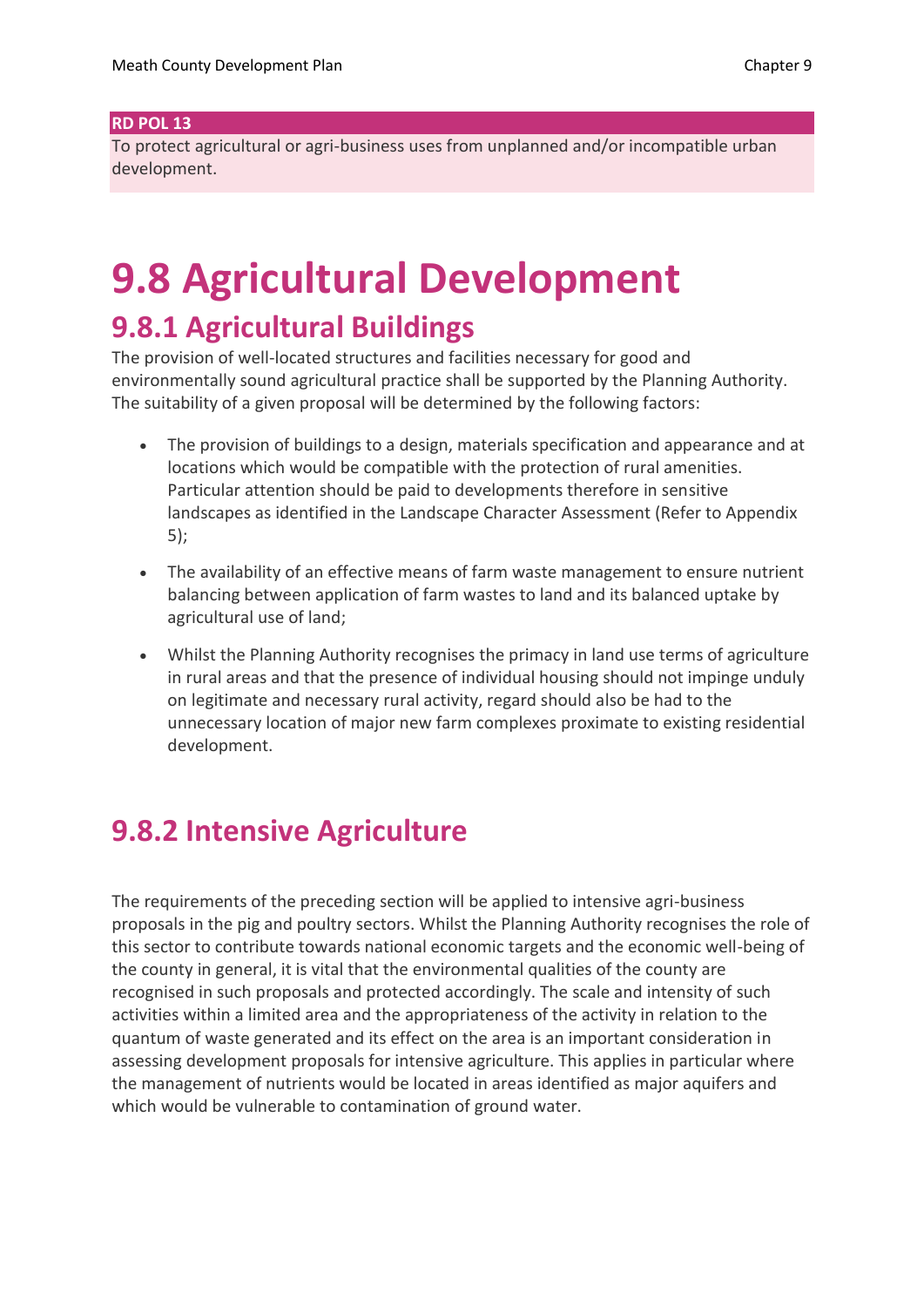## **9.8.3 Alternative Agri-Enterprise**

The Planning Authority shall support proposals for agri-tourism developments such as farmhouse guest accommodation, equestrian centres, outdoor pursuit centres and other similar activities including small-scale craft activities where normal development criteria in relation to satisfactory access, appropriate location and design and waste management are observed.

Whilst the Planning Authority would encourage and endeavour to facilitate the expansion and diversification of agriculture, some agri-business activities may be more appropriately located within serviced settlement centres on lands identified for such uses in the Local Area Plans, where piped wastewater disposal facilities are available. Detailed policies on economic development within rural areas are included in Chapter 4 - Economy and Employment Strategy.

## **9.8.4 The Informal Horticulture Sector**

Allotments are becoming increasingly popular and play an important function in serving communities. Private landowners have a role in providing this resource and service which promotes sustainable living. Allotments shall be located such that they do not have an adverse impact on the safety and capacity of the surrounding road network, and shall be designed and sited to have a minimal impact on the surrounding landscape. (For further information on Allotments refer to Section 11.7.6)

## **Policy**

It is the policy of the Council:

#### **RD POL 14**

To support the development of appropriately located allotment development, in areas which have good access to and are proximate to built-up and residential areas.

# **9.9 Forestry**

Forests and woodlands play an important role within the Greater Dublin Area in terms of supporting rural employment and rural diversity, climate change management and carbon sequestration, biodiversity and as a source of renewable/alternative energy sources. Forests and woodlands have a significant recreational and amenity value. Further growth in forestry plantation will need to take into account potential impacts on water quality and biodiversity.

The introduction of large-scale forestry areas can have negative impacts on an area if they are not in harmony with the surrounding environment. Forestry activities must be appropriate in terms of nature and scale to the surrounding area, so they are not visually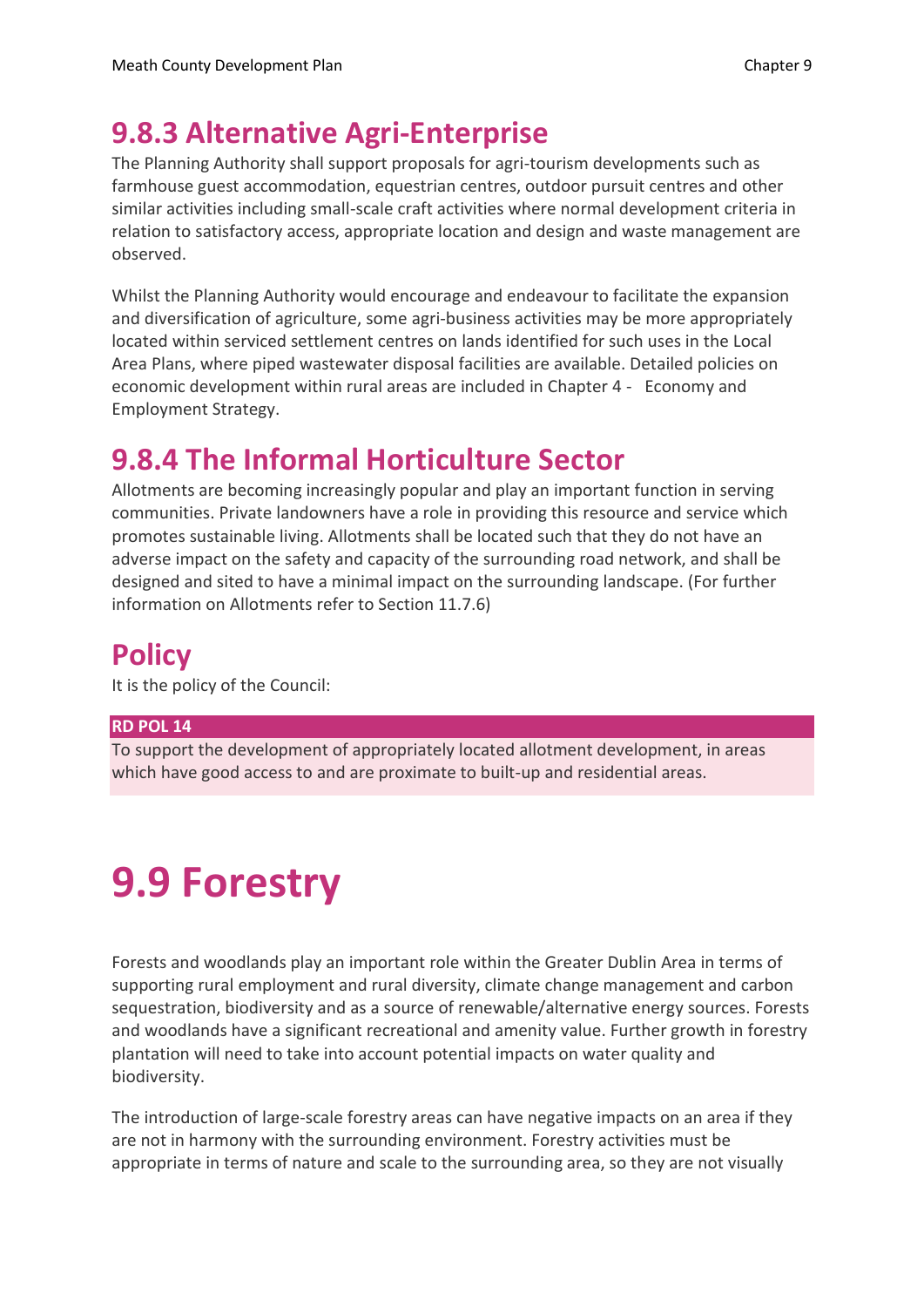obtrusive on the landscape or cause damage to important habitats or the ecology of the area. The use of native species or broadleaf/conifer mixture and age class diversity can enhance the visual impact and biodiversity of forests. In order to facilitate guidance on areas which contain opportunities for the creation of new woodland and areas which might be sensitive to new forestry proposals, the Landscape Characterisation Assessment of the county should be consulted (Appendix 5). There are several areas of commercial forestry in County Meath but it is not currently a widespread land use. There are already some young plantations in parts of the County which are a likely result of farm diversification. Coniferous plantations are significant and long-term landscape features which should be located sensitively. If located in prominent or highly visible locations they will change the traditional farmed appearance of the landscape and may attract attention from long distances. They have the potential to adversely affect scenic value, biodiversity and archaeological features.

At all times, the recommendations of the Department of Agriculture, Food and the Marine and the Department of Housing, Local Government and Heritage guidelines on forestry and fisheries, archaeology and landscape, will be adhered to. In addition, the Planning Authority will encourage the provision of public access to new forests through walking and bridle paths, recreational areas and other similar facilities. The appropriateness of a given site will also be determined by reference to any effects upon established housing which might be enveloped and the proposed manner of transporting harvested timber and the adequacy of transport routes for haulage.

### **Goal**

*To develop forestry to a scale and in a manner which maximises its contribution to the economic and social well-being of the County on a sustainable basis and which is compatible with the protection of the environment.*

## **Policies**

It is the policy of the Council:

#### **RD POL 15**

To encourage sustainable forestry development, which is planted, managed and harvested in accordance with the Forest Service Guidelines for Landscape, Forest Harvesting and Environmental, Archaeology, Biodiversity and Water Quality.

#### **RD POL 16**

To promote forestry development of appropriate scale and character whilst ensuring that the development does not have a negative visual impact on the countryside or cause pollution or degradation to wildlife habitats, natural waters or areas of ecological importance.

#### **RD POL 17**

To encourage the provision of public access to new forests through walking and bridle paths, recreational areas and other similar facilities.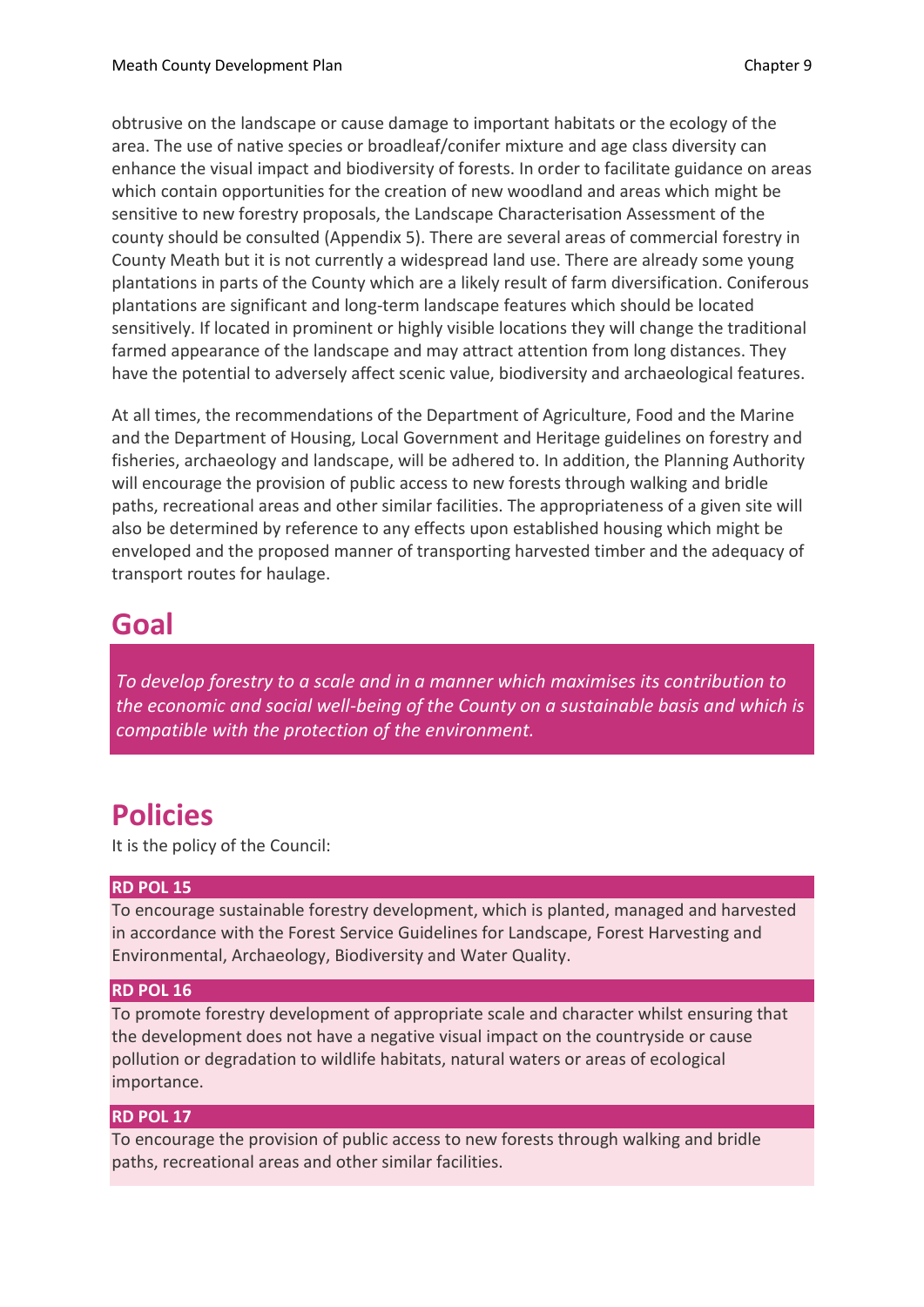#### **RD POL 18**

To promote the avoidance of deforestation or commercial afforestation within Natura 2000 sites unless directly relating to the management of the site for its qualifying interests.

### **Objectives**

It is an objective of Meath County Council:

#### **RDOBJ16**

To continue to involve the Local Authority in the NeighbourWood Scheme and to identify areas at local level that are suitable for such schemes

#### **RDOBJ17**

To co-operate with the Forest Service of the Department of Agriculture, Food and the Marine to encourage and promote the preparation and implementation of an Indicative Forest Strategy for the County.

# **9.10 Tree Preservation**

Throughout the county, series of trees or groupings of trees have been identified as being of particular importance or value to the area. As a means of protecting these areas of planting, Tree Preservation Orders (TPOs) have been made for a number of sites (Map 9.3). In 2011, Meath County Council in conjunction with the Heritage Council commissioned the County Meath Tree, Woodland and Hedgerow Survey. During the course of field surveys of woodlands and parklands, a number of trees were surveyed including the trees and groups of trees protected under TPOs. The survey details the location of notable trees in County Meath classified according to the nature of their heritage value and recommends that these trees be afforded protection by Meath County Council under TPOs.

Notwithstanding the existence of TPOs, it is recognised that in some instances tree felling will be unavoidable over the life of the Plan. Where felling of trees is unavoidable, new planting will be required and the planting of native species will be encouraged. The Planning Authority will consult with the Department of Agriculture, Food and the Marine advisors regarding its recommendations on Tree Felling Licence applications.

## **Objective**

It is an objective of the Council:

#### **RDOBJ18**

To review and update the current list of TPOs and explore the option of making additions having regard to the recommendations set down in the County Meath Tree,Woodland and Hedgerow Survey (2011) and having due regard to the Council's policies and objectives elsewhere in this County Development Plan.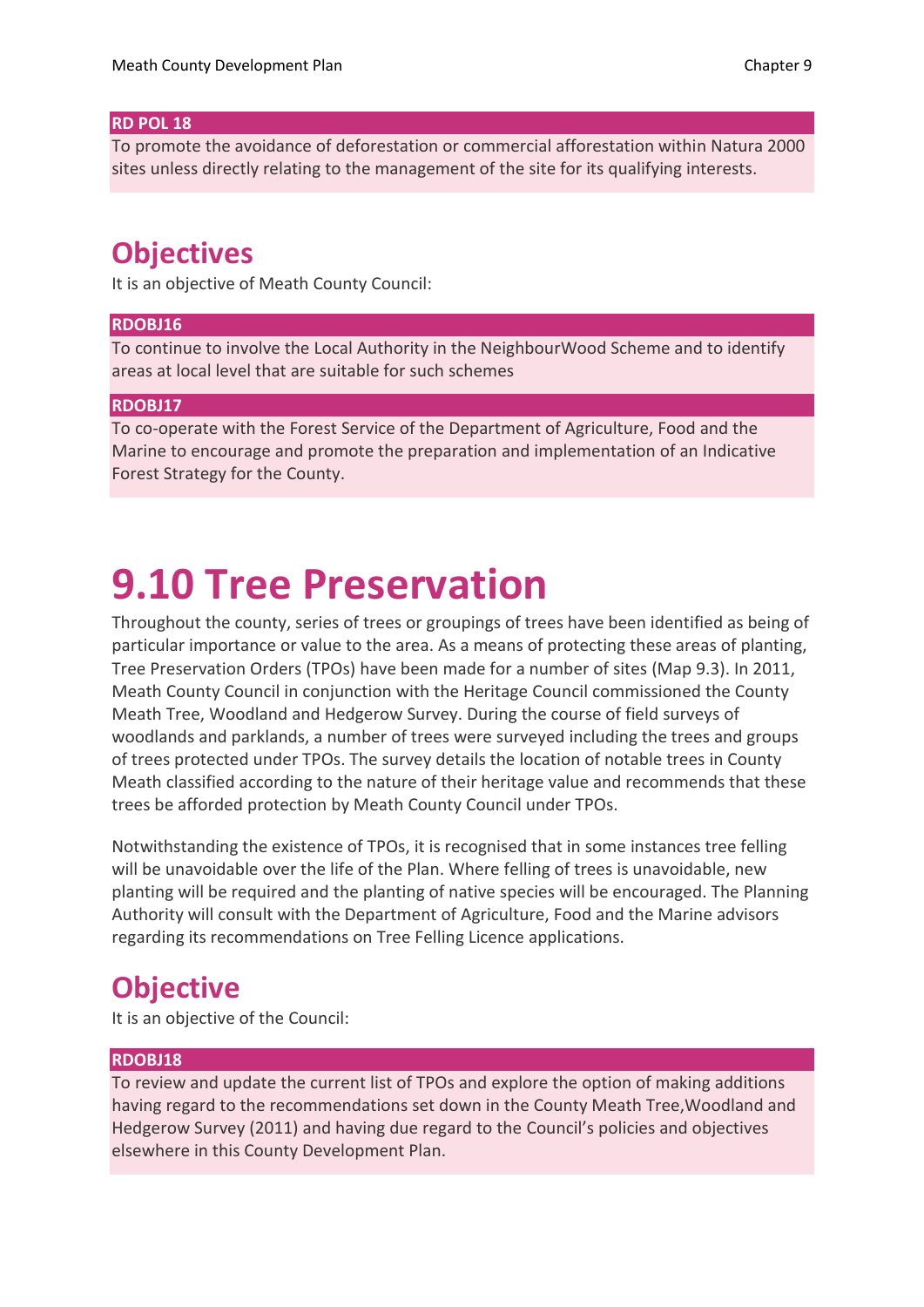### **Policies**

It is the policy of Meath County Council:

#### **RD POL 19**

To consider the preservation of any tree, trees or groups of trees or woodland of special amenity or environmental value by use of Tree Preservation Orders.

#### **RD POL 20**

To require the submission of landscape plans where appropriate to accompany planning applications for rural development prepared by competent professionals and to promote the use of native trees for boundary treatment and shelter belts.

# **9.11 Extractive Industry and Building Materials Production**

Meath County Council acknowledges the need for extractive industries in terms of supply of aggregate materials for the construction sector, delivering transport infrastructure projects, and for the export market. However, the potential for conflict in the operation of these industries with wider environmental issues needs careful consideration. By their nature, aggregates can only be worked where they occur. The cost of haulage affects economic competitiveness in this sector. This inevitably leads to conflicts and environmental concerns. Extractive industries by their nature can give rise to detrimental environmental and residential amenity effects including traffic generation, vibration, dust, noise, water pollution, visual intrusion and loss of ground water supplies. The impact on the road network of the County is significant.

Meath contains a variety of natural resources such as building raw materials in the form of sand, gravel, stone reserves including high purity limestones and shale used in cement and magnesia manufacture and base metal deposits. The potential of these resources to underpin construction output and provide employment and economic growth in the local and regional economy is recognised as is the need to exploit such resources in an environmentally sound and sustainable manner.

The RPGs require development plans to map key natural aggregate resources. The wide distribution of resources is recognised and particular known deposits and sites have been mapped by Geological Survey of Ireland (GSI) in 2004. The GSI Aggregate Potential Mapping illustrates potential crushed rock and sand and gravel deposits and assesses the interactions between the development of these resources and future land uses. These maps are acknowledged as not being exhaustive and additional reserves may adjoin those shown on Map 9.5 and 9.6. Guidelines for Planning Authorities on Quarries and Ancillary Activities were published by the DoEHLG in 2004. A number of other guidelines relating to quarrying have been produced by various bodies for example 'Geological Heritage Guidelines for the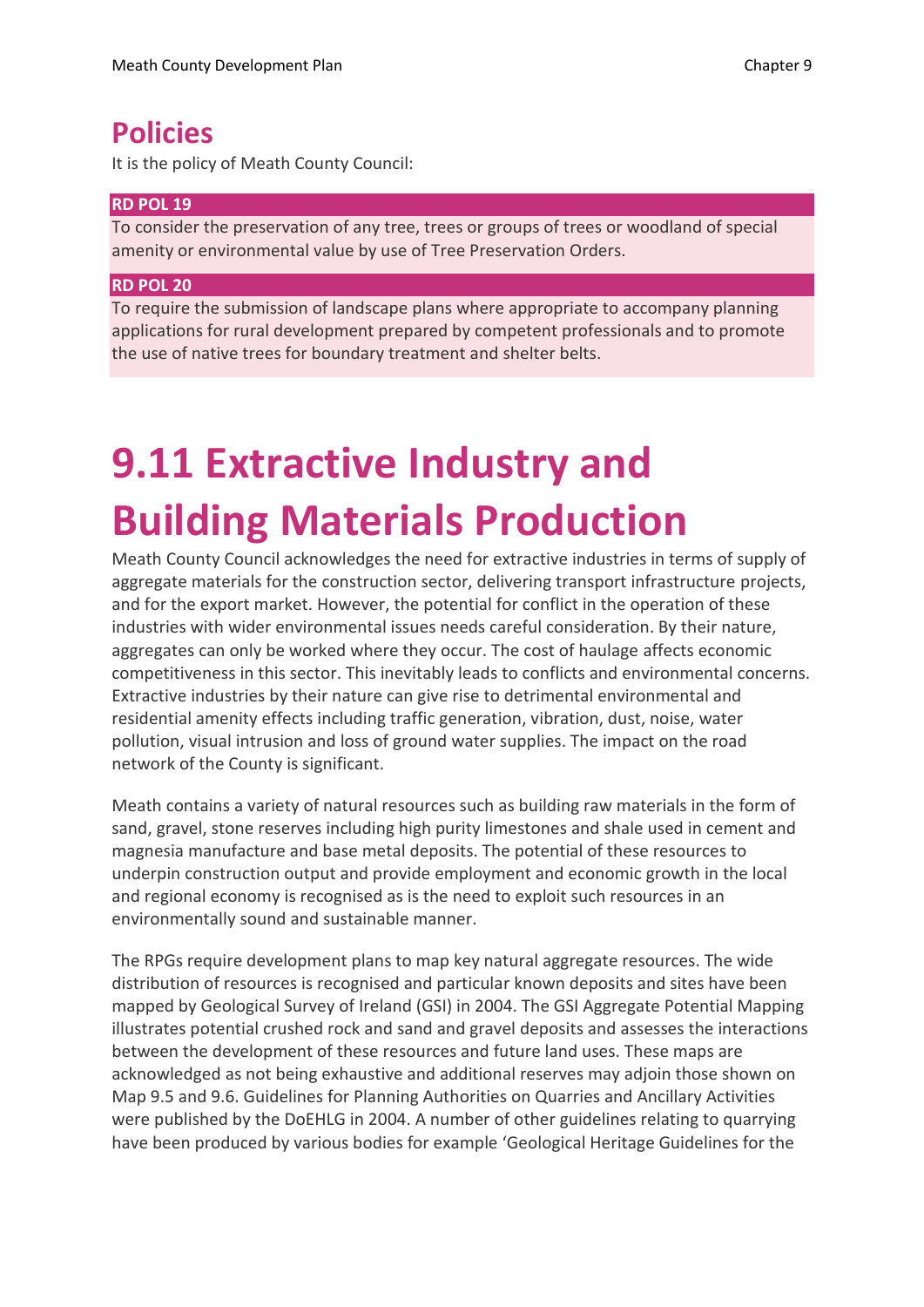Extractive Industry' (GSI), 'Institute of Geologists of Ireland Environmental Impact Statements Guide' and 'Wildlife, Habitats and the Extractive Industry' (NoticeNature).

Meath County Council has undertaken an examination of quarries within its administrative area in accordance with section 261A of the Planning and Development Act 2000 as amended to determine whether development was carried out which would have required Environmental Impact Assessment (EIA) or Appropriate Assessment (AA) having regard to the Environmental Impact Assessment Directive and the Habitats Directive. The Department of Environment, Community and Local Government published Guidelines for Planning Authorities on Section 261A of the Planning and Development Act, 2000 and related provisions in January 2012.

### **Goal**

*To facilitate adequate supplies of aggregate resources to meet the future growth needs of the County and the wider region while addressing key environmental, traffic and social impacts and details of rehabilitation.*

### **Policies**

It is the policy of the Council:

#### **RD POL 21**

To ensure that projects associated with the extractive industry carry out screening for Appropriate Assessment in accordance with Article 6(3) of the E.C. Habitats Directive, where required.

#### **RD POL 22**

To facilitate the exploitation of the county's natural resources and to exercise appropriate control over the types of development taking place in areas containing proven deposits, whilst also ensuring that such developments are carried out in a manner which would not unduly impinge on the visual amenity or environmental quality in the area

#### **RD POL 23**

To support the extractive industry where it would not unduly compromise the environmental quality of the county and where detailed rehabilitation proposals are provided.

#### **RD POL 24**

To seek to ensure that the extraction of minerals and aggregates minimise the detraction from the visual quality of the landscape and do not adversely affect the environment or adjoining existing land uses.

#### **RD POL 25**

To ensure that the extractive industry and associated development minimises adverse impacts on the road network in the area and that the full cost of road improvements,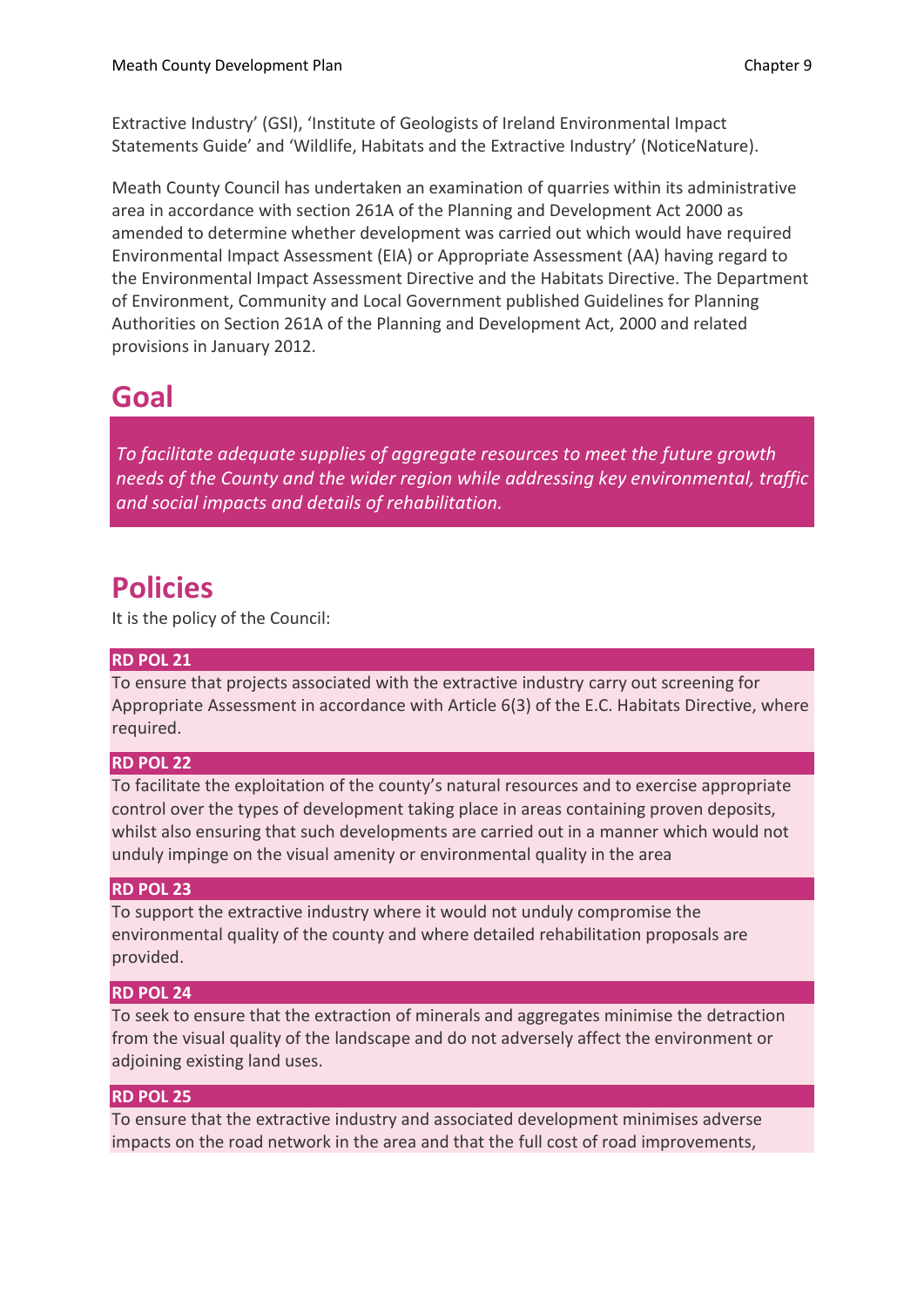including during operations and at time of closure, which are necessary to facilitate those industries are borne by the industry itself.

#### **RD POL 26**

To ensure that all existing workings shall be rehabilitated to suitable land uses and that all future extraction activities will allow for the rehabilitation of pits and proper land use management. The biodiversity value of the site should be considered in the first instance when preparing restoration plans. Where landfilling is proposed, inert material is the preferred method. Each planning application shall be considered on a case by case basis and where relevant will be dealt with under the relevant regional Waste Management Plan.

#### **RD POL 27**

To ensure that development for aggregates / mineral extraction, processing and associated processes does not significantly impact in the following areas:

- i. Existing & Proposed Special Areas of Conservation (SACs);
- ii. Special Protection Areas (SPAs);
- iii. Natural Heritage Areas and Proposed Natural Heritage Areas;
- iv. Other areas of importance for the conservation of flora and fauna;
- v. Areas of significant archaeological potential;
- vi. In the vicinity of a recorded monument, and; Sensitive landscapes.

vii. World Heritage Sites

# **9.12 The Meath Gaeltachts/Gaeltachtaí na Midhe**

County Meath contains two separate Gaeltachts that have been officially designated by the Department of Community, Rural, and Gaeltacht Affairs namely (a) Rathcairn, three miles south east of Athboy and (b) Baile Ghib, six miles east of Kells (Map 9.4).

There is a requirement on Planning Authorities to include objectives in the development plan for:

*"the protection of the linguistic and cultural heritage of the Gaeltacht including the promotion of Irish as the community language, where there is a Gaeltacht area in the area of the development plan."*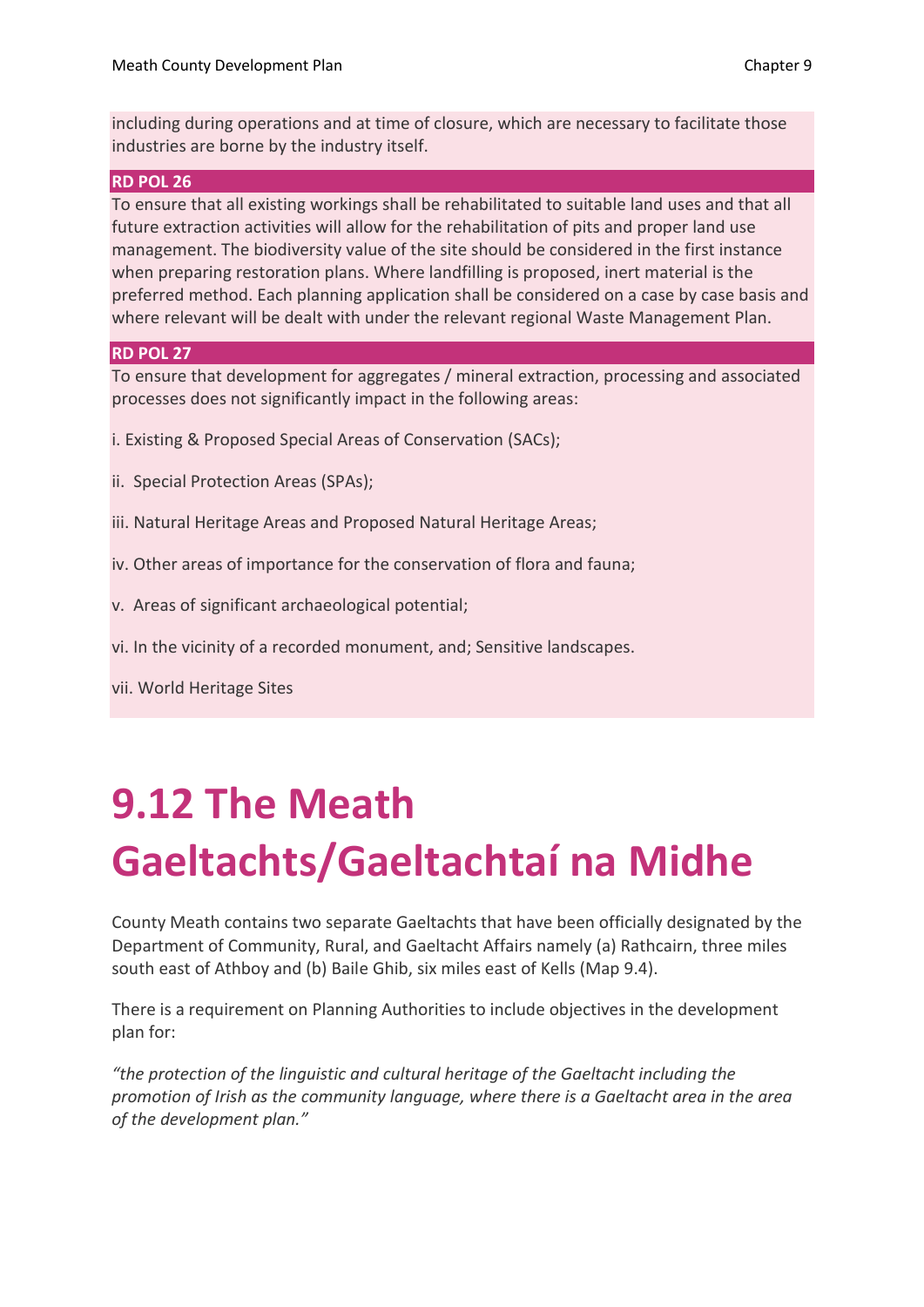The two key elements therefore are protection and promotion.

It has been a long-standing objective of successive Governments to maintain Irish as the language of the community and of the home in the Gaeltachts and the Planning Authority fully supports this objective. The normal requirements to demonstrate that an applicant(s) is an intrinsic member of the rural Gaeltacht community will apply to all applications for individual applications within the defined areas of the Gaeltachts. This would accord with both national and regional planning guidance. Nonetheless, special consideration will be given to Irish applicants or those who would ensure the stabilisation and the promotion of Irish as a community language.

In addition to the Development Plan, Meath County Council in performance of its duties pursuant to the Official Languages Act 2003 has drafted its own plan towards providing:

- A clear policy towards bi-lingual signage;
- Attending the needs of the public and providing services in Irish;
- Attend the needs of the Gaeltacht completely in Irish, and;
- Assign persons with Irish to provide services through Irish, as required

The Language Scheme/Plan is monitored to ensure that its provisions are clearly met in an efficient and effective manner and in accordance with the Official Languages Act 2003.

Volume 2 of the Development Plan provides detailed objectives for the promotion of development in the two Meath Gaeltachts in a manner that protects and enhances their cultural distinctiveness.

## **Goal**

*To ensure the continued survival and development of the Gaeltachts as an area distinct in the linguistic and cultural life of the county, whilst seeking to realise their economic and development potential in a balanced and sustainable manner over the lifetime of the Plan.*

## **Policies**

It is the policy of the Council:

#### **RD POL 28**

To ensure that all new development in the Gaeltachts have a positive impact upon the use of Irish in the area and the cultural heritage of the area, whilst seeking to realise their economic and development potential in a balanced and sustainable manner over the lifetime of the Plan.

#### **RD POL 29**

To require all applications for rural houses within the Gaeltachts to comply with the 'Meath Rural Design Guide'.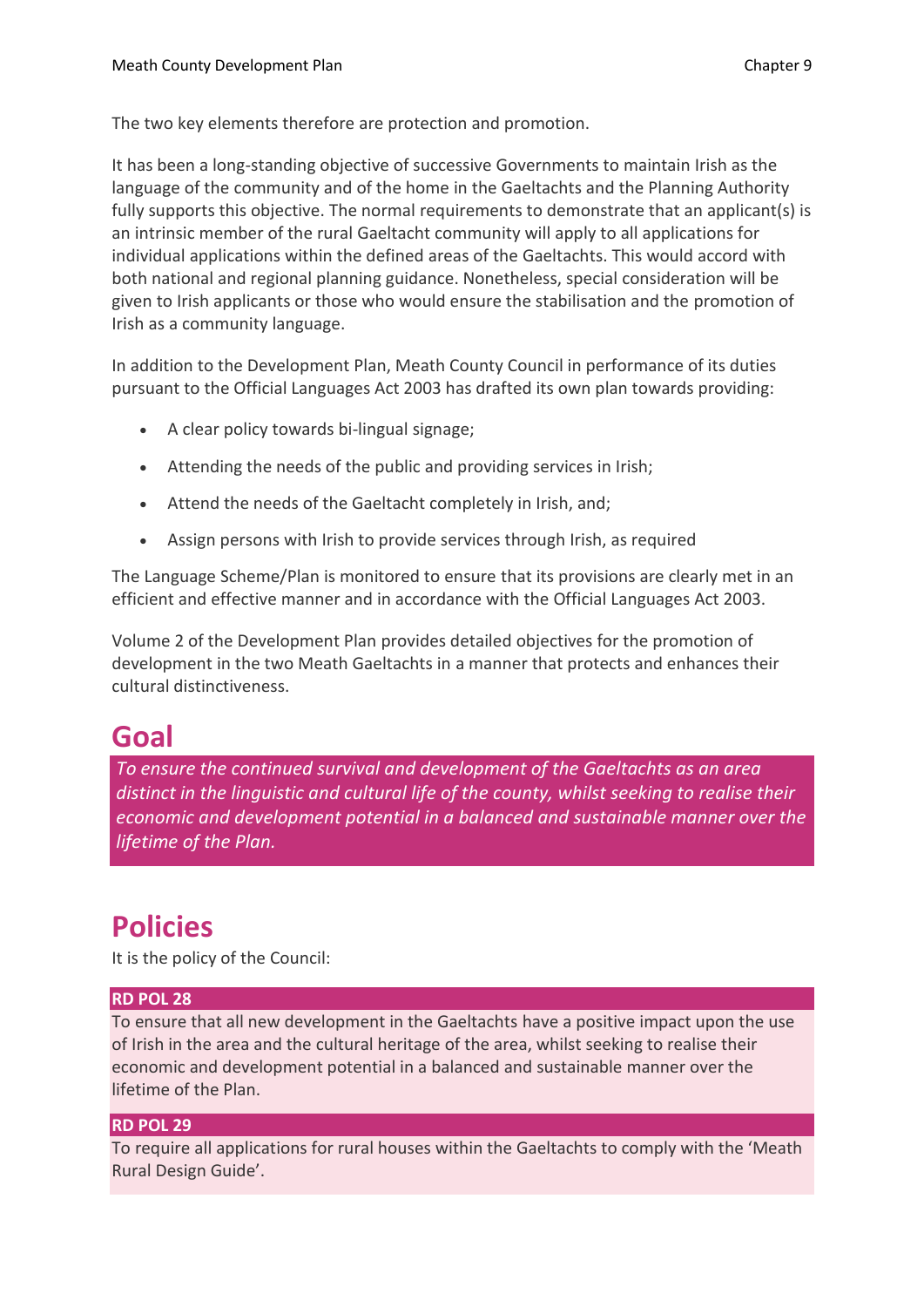### **Objectives**

It is an objective of Meath County Council:

#### **RD OBJ 19**

To require that a "Linguistic Impact Study" be carried out before any application for housing (for single and multiple housing developments) is considered within the Gaeltacht Area. Such a study, by reference to the linguistic background of intended users or occupants, or identification of its relationship with linguistic or cultural development objectives of groups associated or charged with the development of Gaeltacht areas will need to prove that a given proposal will have a positive impact upon the promotion and use of Irish as the language of the community.

#### **RD OBJ 20**

To promote the provision of signage in Irish in the Gaeltachts regarding:

- a. entry and exit points with explanatory details of the cultural significance of the areas to visitors;
- b. the provision of all commercial signage in Irish, and;
- c. in association with the relevant professional and vocational groups, that auctioneers and other temporary signs are in Irish.

## **9.12.1 Development Assessment Criteria**

Special consideration shall be given to Irish speaking applicants or those who qualify under the rural housing policy i.e. to persons that are an intrinsic part of the rural community, and that demonstrate compliance with the local housing need criteria as set out in Section 9.4

To assist in assessing the impact of new residential development upon the use of Irish in the Gaeltachts, all planning applications for residential development, both single and multiple house developments, will be referred to the - Department of Housing, Local Government and Heritage and the Department of Tourism, Culture, Arts, Gaeltacht, Sport and Media and Údarás na Gaeltachta Management for comment.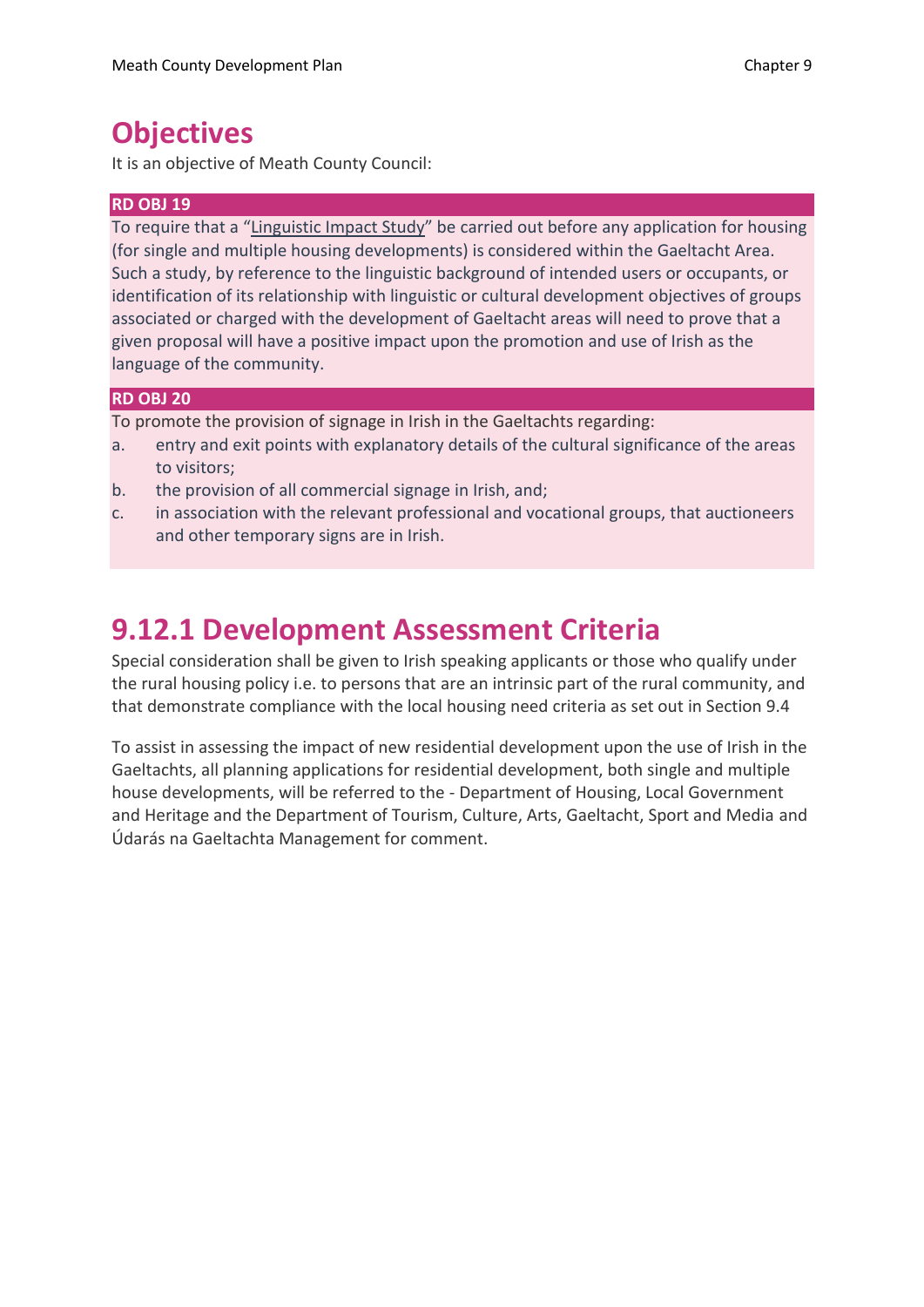# **9.13 Integrated Rural Tourism Complexes**

Rural tourism can play a strong role in stimulating rural economies. The location of the county largely in the hinterland of the largest metropolitan area in the state has generated considerable demand for golf course and leisure estate type developments over the past decade. The Development Plan acknowledges this regional amenity and tourism role for the county while recognising the importance of ensuring tourist development does not have a negative impact on the overall character of the area. Policies and guidance in relation to tourist accommodation, hotels, holiday homes, caravan and camping sites, tourist signage, festivals and walking and cycle routes is set down in chapter 4 of this Development Plan.

# **9.14 Vernacular Rural Buildings and Replacement Dwellings**

A key component of the rural landscape of Co. Meath is the built legacy of traditional dwellings and buildings, many of which have been neglected in preference for new dwellings, or because traditional buildings have become unsuitable as farming practices changed. In the majority of cases in recent times, most vernacular 'Parnellite' cottages are being replaced with larger contemporary and in particular suburban style dwellings that in many instances, are out of keeping with the rural character of the area. Thatched cottages, which were once commonplace, have been and continue to be in decline, and every effort will be made by the Council to encourage and facilitate the survival of the remaining examples. Detailed policy in relation to refurbishment and reuse of existing vacant structures within the UNESCO World Heritage Site of Brú na Bóinne are contained within the Heritage Chapter, section 8.6.1.

## **Policies**

It is the policy of the Council:

#### **RD POL 30**

To promote the viable re-use of vernacular dwellings without losing their character and to support applications for the sensitive restoration of disused vernacular or traditional dwellings.

#### **RD POL 31**

To encourage and facilitate the appropriate refurbishment of existing housing stock in rural areas and in certain limited cases the replacement of existing dwellings subject to development assessment criteria outlined below.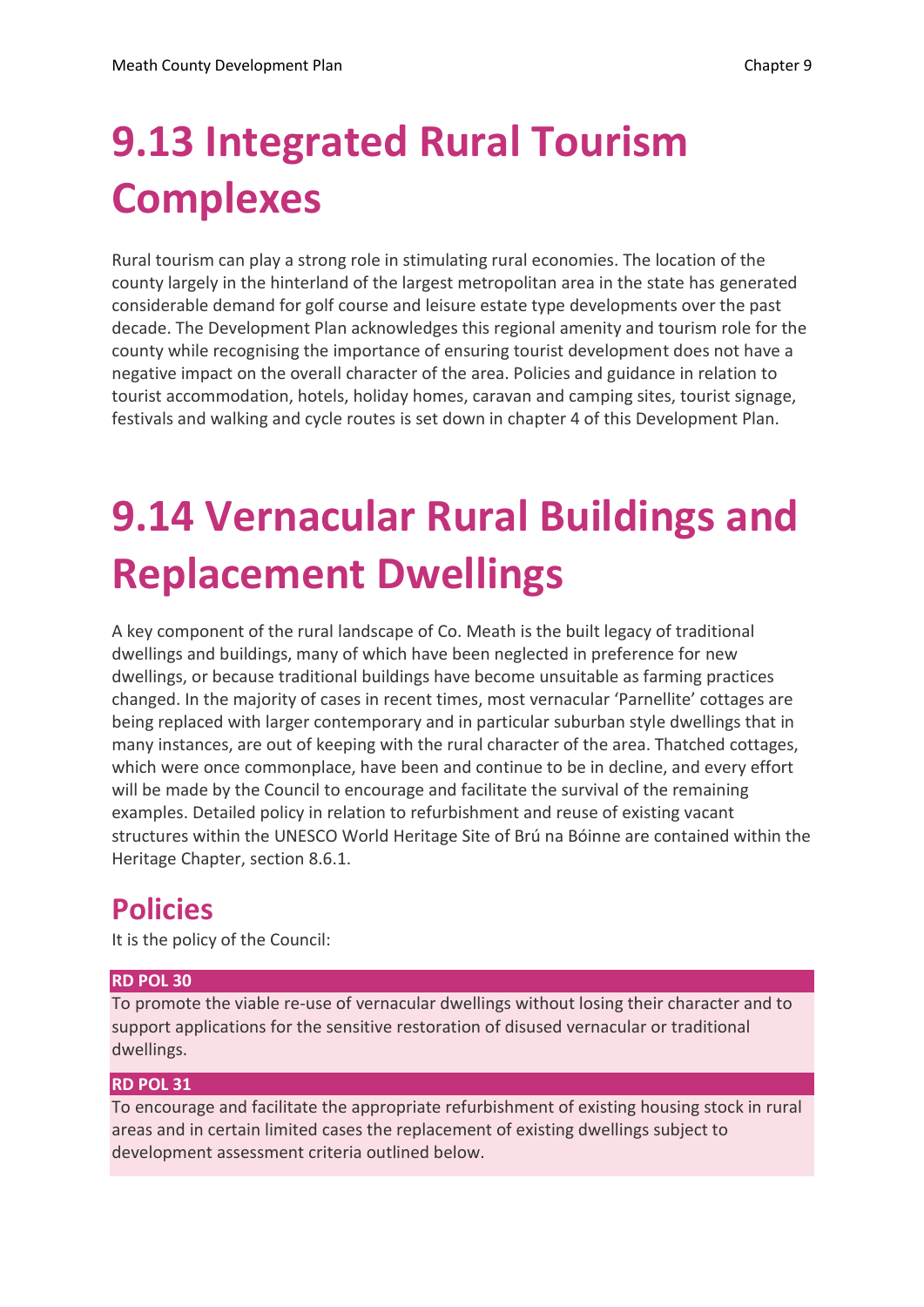#### **RD POL 32**

To oppose the demolition and replacement of traditional or vernacular rural houses in order to protect the varied types of housing stock in rural areas of the County and to preserve the rural built heritage.

#### **RD POL 33**

To consider the limited conversion of outhouses and other structures attached to large country houses or other heritage structures where acceptable conservation practice is observed in line with the other policies and objectives of this plan and where acceptable site suitability has been established in terms of access, car parking, open space, wastewater disposal and maintaining the setting and amenities of the main structure.

#### **RD POL 34**

To respect the sensitive restoration and conversion to residential use of disused vernacular or traditional dwellings or traditional farm buildings, including those which are Protected Structures, such proposals shall not be subject to the Rural Housing Policy (i.e. local need) that applies to new dwellings.

#### **RD POL 35**

To actively promote the retention and restoration of thatched dwellings as a key component of the built heritage of Co. Meath.

### **Objective**

It is an objective of Meath County Council:

#### **RD OBJ 21**

To update the survey of surviving thatched structures in Meath and to promote available grant schemes to assist owners with their retention and repair.

### **9.14.1 Development Assessment Criteria**

The Planning Authority shall assess applications for refurbishment and/or replacement of existing housing stock in rural areas, having regard to the criteria outlined hereunder:

- That in the case of refurbishment and extension proposals, that the scale and architectural treatment of proposed works are sympathetic to the character of the original structure and the surrounding area including adjoining or nearby development;
- That in the case of replacement dwellings, to require that the original structure was last used as a dwelling and that its roof, internal and external walls are generally intact;
- That replacement dwellings are provided at locations where safe access and acceptable wastewater disposal arrangements can be put in place and where specific development objectives or other policies of the Planning Authority are not compromised, and;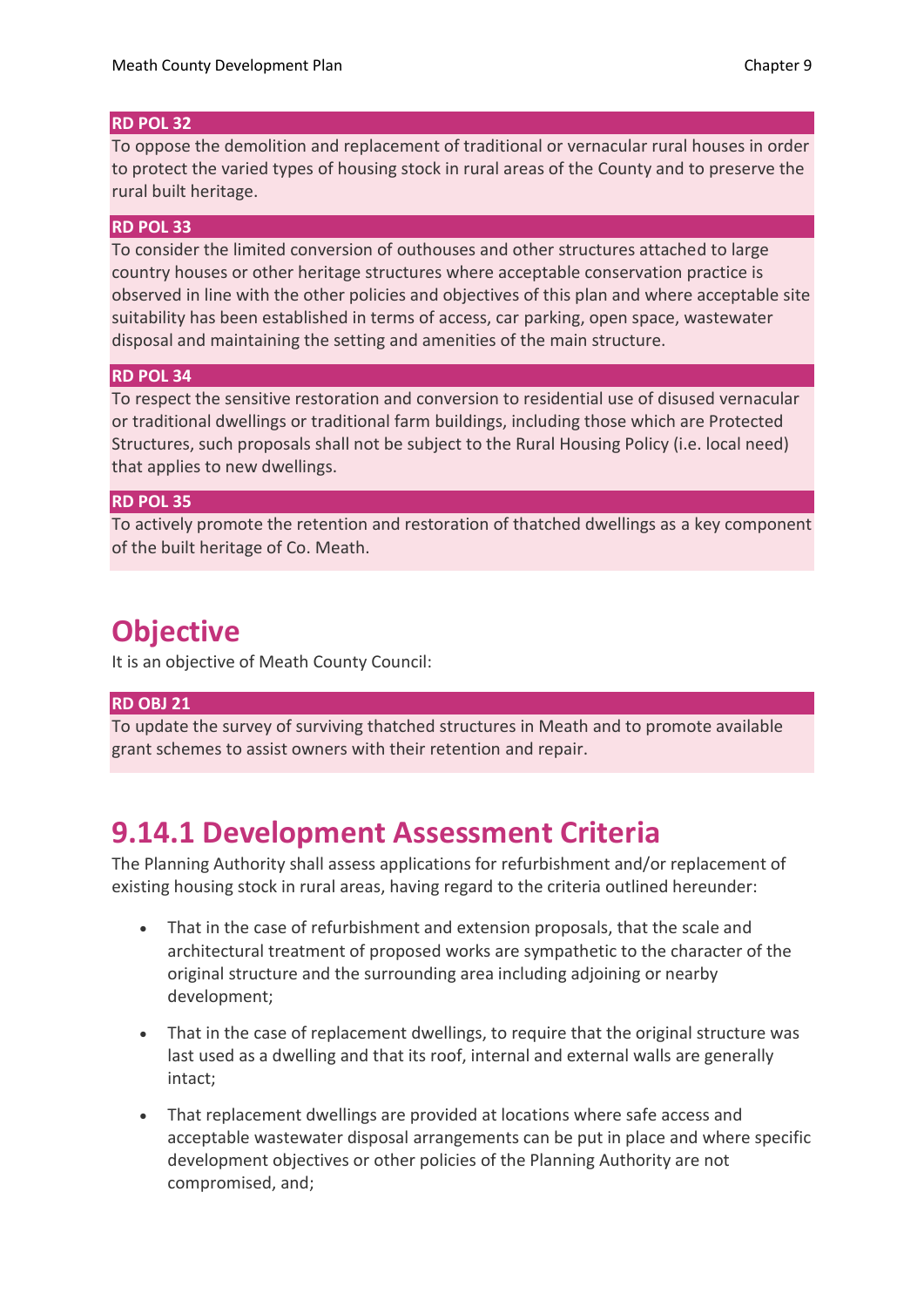- That the replacement dwelling shall be designed to be of a size and scale appropriate to the site, and;
- The design of replacement dwellings in rural areas shall comply with the 'Meath Rural Design Guide'.
- In the assessment of whether a house which it is proposed to replaced is habitable or not, the Planning Authority will rely on the definition contained in Section 2 (Interpretation) of the Planning & Development Act 2000 as amended.

A "Habitable House" means a house which:

- a. is used as a dwelling;
- b. is not in use but when last used was used, disregarding any unauthorised use, as a dwelling and is not derelict, or;
- c. was provided for use as a dwelling but has not been occupied.

# **9.15. Restricting Access to Certain Categories of Roads**

# **9.15.1 National Primary and National Secondary Routes**

National policy in relation to development involving access to national roads and development along such roads is set out in the Spatial Planning and National Roads Guidelines published by the Department of Environment, Community and Local Government in January 2012. The Guidelines state, 'The policy of the planning authority will be to avoid the creation of any additional access point from new development or the generation of increased traffic from existing accesses to national roads to which speed limits greater than 60kmh apply. This provision applies to all categories of development, including individual houses in rural areas, regardless of the housing circumstances of the applicant'.

Under Part 4, Article 28 of the Planning and Development Regulations 2001 as amended, notification of planning applications which involve a new access or material widening of an access to an existing or planned national road, or where the development might give rise to a significant increase in the volume of traffic using a national road, must be sent to Transport Infrastructure Ireland. The Authority may make submissions or observations on such planning applications in accordance with Article 29 of the Regulations. National policy in relation to access to national routes has been outlined previously in Chapter 5 Movement Strategy.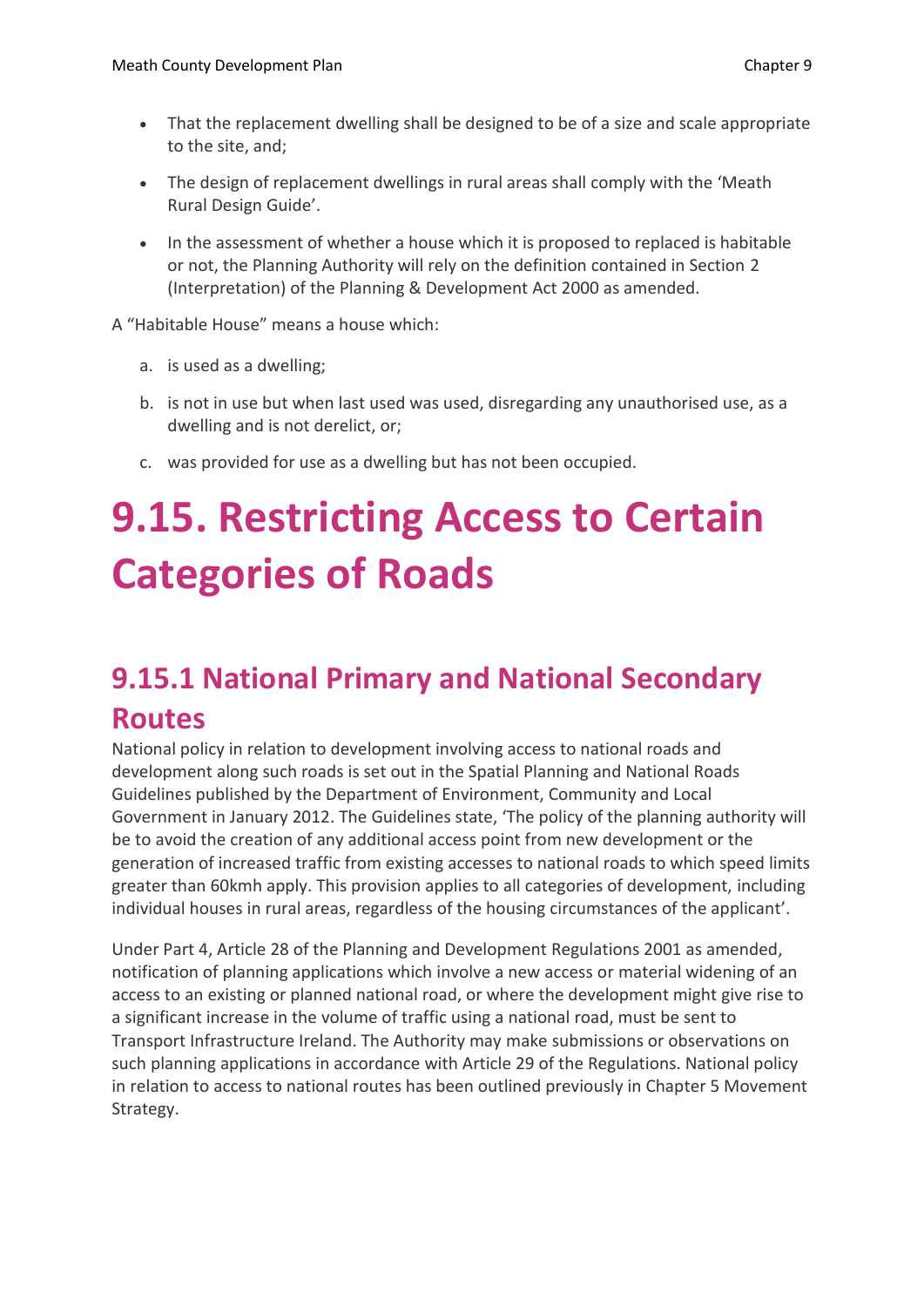### **Policies**

It is the policy of the Council:

#### **RD POL 36**

To develop and maximise the opportunities of the county's national primary and secondary roads as key strategic infrastructure vital to the county's continued economic development and to protect this strategically important infrastructure from unplanned ribbon development or random one-off housing development.

#### **RD POL 37**

To ensure that future development affecting national primary or secondary roads, shall be assessed in accordance with the guidance given in the document 'Spatial Planning and National Roads - Guidelines for Planning Authorities'.

## **9.15.2 Regional and County Roads (Refer Map 9.2)**

It is vitally important that new housing in rural areas that is located along non-national routes is located in such a manner as to avoid endangering public safety by way of a traffic hazard. There are a number of regionally and locally important functions of certain regional and county road type routes that act as particularly important transport links that traverse Co. Meath.

### **Policies**

It is the policy of the Council:

#### **RD POL 38**

To ensure that all development accessing off the county's road network is at a location and carried out in a manner which would not endanger public safety by way of a traffic hazard.

#### **RD POL 39**

To identify and protect those non-national roads of regional or local importance from unnecessary and excessive individual access/egress points, which would prejudice the carrying capacity and ultimately the function of the road.

#### **RD POL 40**

To restrict new accesses for one-off dwellings where the 80km per hour speed limit currently applies in order to safeguard the specific functions and to avoid the premature obsolescence of identified regional and important county link roads (see Map No 9.2.) through the creation of excessive levels of individual entrances and to secure the investment in non-national roads.

### **9.15.3 Development Assessment Criteria**

Exceptions to the above policies relating to regional and county roads will be considered on their merits in the following circumstances: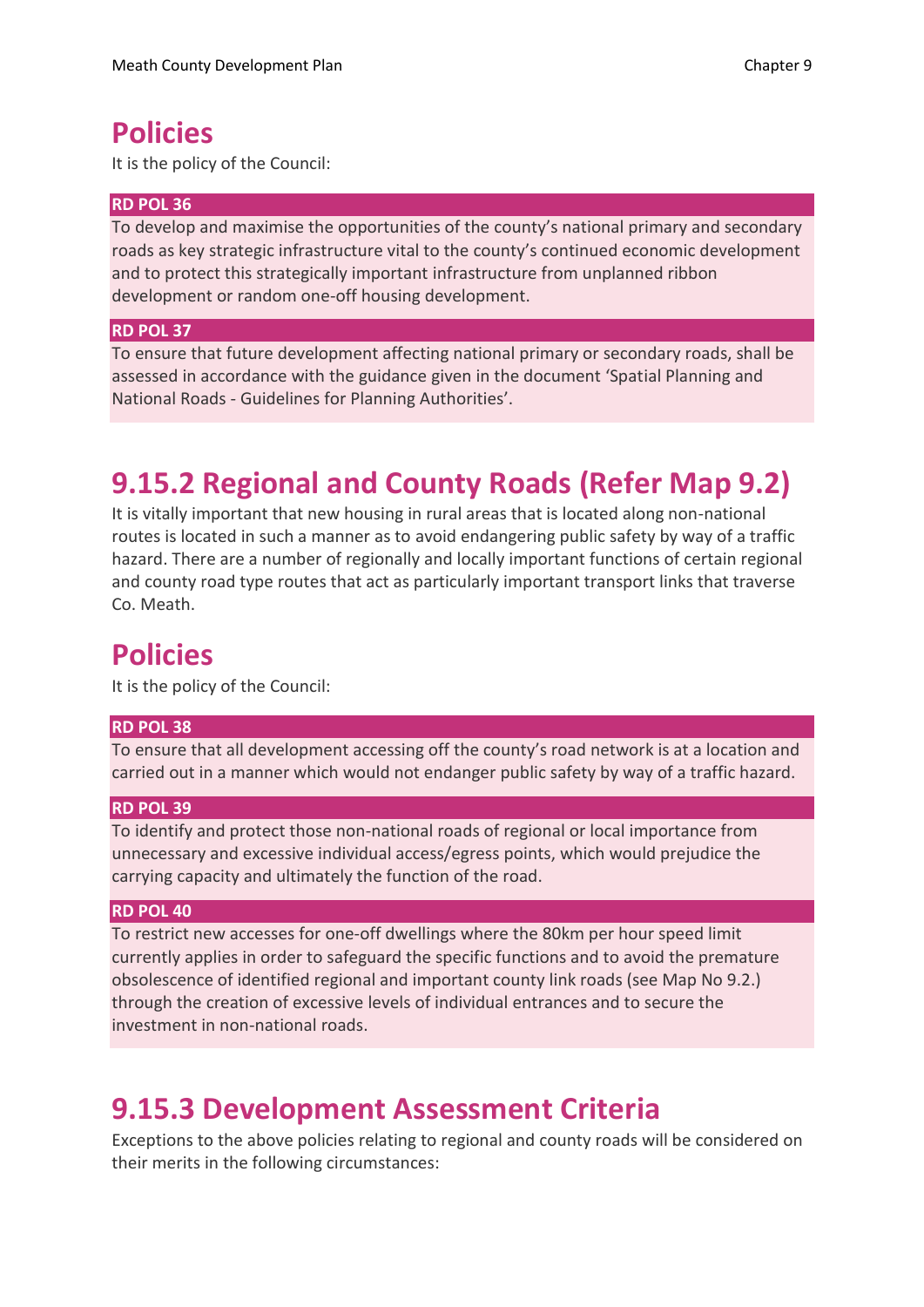- For those who have a location specific rural housing need on family owned lands and cannot provide access onto any other non-identified regional or county road and therefore need to access one of the regional or county roads identified on Map No. 9.2. In this circumstance, the applicant will be encouraged to maximise the potential of an existing entrance. The onus shall be on the applicant to demonstrate that they have no other access or suitable sites within their landholding, and;
- Where an existing dwelling with a vehicular entrance that is not considered to constitute a traffic hazard is to be demolished and replaced with a new dwelling.

New development proposals onto certain regionally and locally important county road type routes that act as particularly important transport links that traverse Co. Meath shall be assessed having regard to:

- Avoiding unnecessary new accesses, for example where access could be provided off a nearby county road.
- Ensuring that necessary new entrances are located in such a manner as to provide effective visibility for both users of the entrance and users of the public roads so that opportunities for conflicting movements are avoided.
- Avoiding the premature obsolescence of regional roads in particular, through creating excessive levels of individual entrances.

# **9.16 Roadside Boundaries**

Roadside boundaries, whether hedgerows, sod and stone bank, stone wall or other boundaries, provide important features that are elements of both the landscape and ecology of rural areas. The retention of such boundary treatments assists in absorbing new rural housing into its surroundings and should generally be encouraged.

Occasionally, the removal of substantial lengths of roadside boundaries is proposed as part of an element of improving visibility at the junction of a new entrance onto a road. Where an alternative site is available and otherwise suitable, applicants and Planning Authorities should consider a location that avoids the necessity for widespread boundary removal.

## **Policy**

It is the policy of the Council:

#### **RD POL 41**

To avoid the removal of existing roadside boundaries where they are more than 3 m from the road edge (edge of carriageway), except to the extent that this is needed for a new entrance, and where required for traffic safety reasons. (Please refer to policies contained in Section 8.9.7 Woodlands, Hedgerows and Trees in this regard).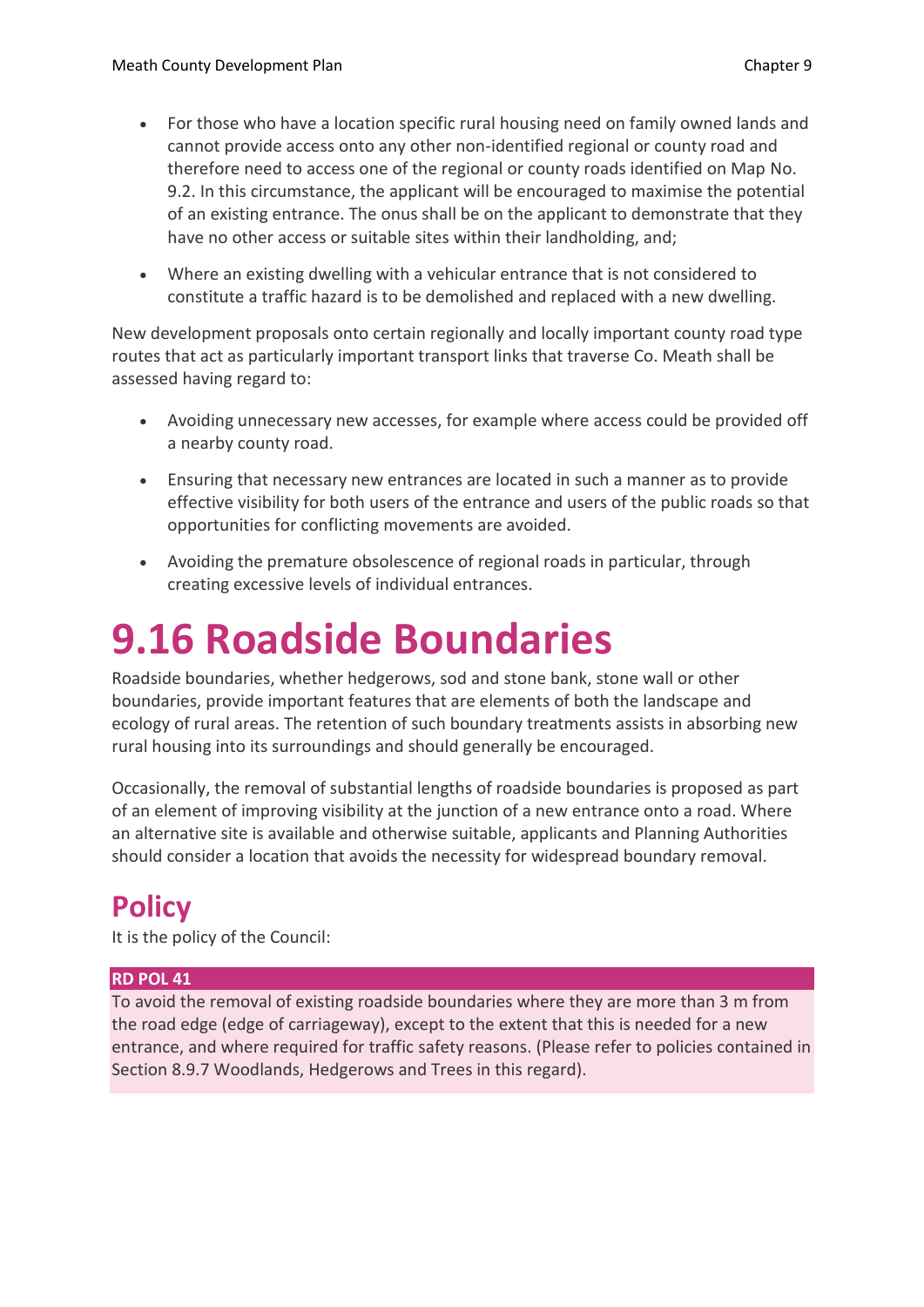# **9.17 Roads Served by Unmanned Railway Crossings**

Under the National Development Plan, a rail investment and safety programme has yielded substantial route renewal and service upgrades that will deliver, over time, more frequent and faster rail passenger services over the rail network. In some areas, laneways accessed via unmanned level crossings that were originally designed to provide access to agricultural lands are the subject of significant residential development. In certain circumstances, the provision of substantial additional development that is completely dependent for access using unmanned and unprotected level crossings may increase the risk of a safety incident unacceptably or to the degree that alternative crossing arrangements are necessary. The provision of such arrangements needs to be carefully considered given the likely costs involved and the availability of resources.

## **Policy**

It is the policy of the Council:

#### **RD POL 42**

To refer proposals for new housing development requiring access via unmanned and unprotected level crossings to Iarnród Éireann and to carefully consider the subsequent views of Iarnród Eireann such that due and proper consideration has been made for the safety of road users and rail safety.

# **9.18 Technical Requirements**

## **9.18.1 One-Off Houses: Sight Distances and Stopping Sight Distances Policy**

It is the policy of the Council:

#### **RD POL 43**

To ensure that the required standards for sight distances and stopping sight distances are in compliance with current road geometry standards as outlined in the NRA document Design Manual for Roads and Bridges (DMRB) specifically Section TD 41-42/09 when assessing individual planning applications for individual houses in the countryside.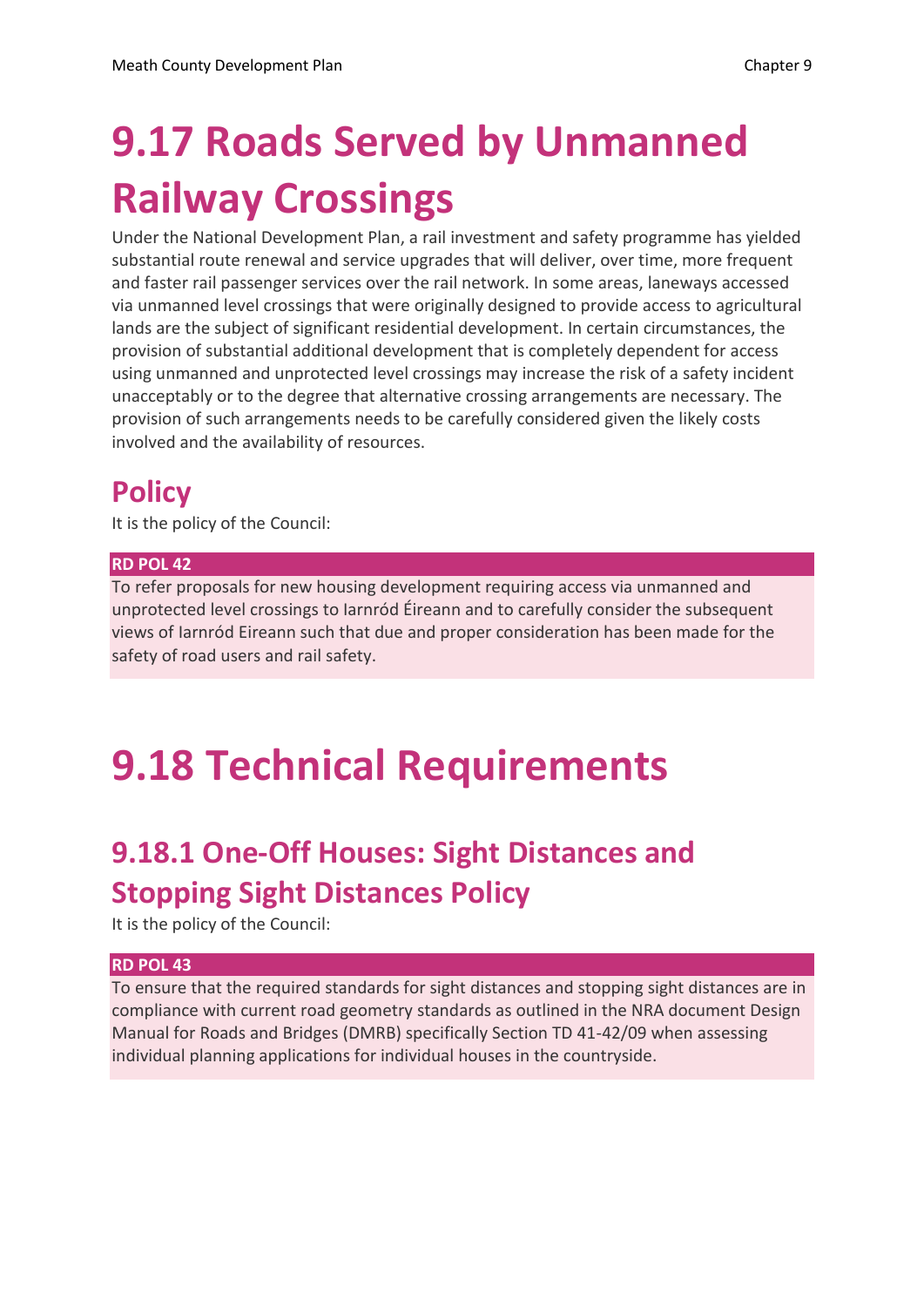# **9.18.2 Groundwater Protection and the Planning System**

Ensuring that the country's water resources are of the highest quality is a prerequisite for a healthy environment, a healthy economy and is a key part of Government policy. The planning system at national, regional and local level has a key role in ensuring that development proceeds in a manner that ensures Ireland's water resources continue to be of the highest quality.

Circular Letter SP 5/03 issued on July 31st 2003 covers three main issues in relation to the role of the planning system in ensuring that development proceeds in a manner that offers the best possible environmental protection, including protection of groundwater quality. S.I. 9 of 2010 European Communities Environmental Objectives (Groundwater) Regulations 2010 also places duties on the Local Authority's to protect groundwaters.

## **(1) Groundwater Protection and the Development Plan**

Identifying groundwater resources and protecting them in a way that integrates environmental protection and the operation of the planning system requires that effective linkage be created between any groundwater protection scheme which has been put in place. This includes:

- identifying key aquifers and groundwater resources, assessing their vulnerability to contamination, incorporating protection schemes for specific sources of public water supplies;
- the development plan made under the Planning and Development Act 2000, and;
- the operation of the development management system as it relates in particular to the assessment of proposals involving on-site disposal of wastewater, agri-wastes and any other development activity that potentially may affect groundwater quality.

Meath County Council has prepared groundwater protection schemes and it is imperative that these are linked in a variety of different ways to the new County Development Plan. As progress is made with putting these groundwater protection schemes in place, they will be accompanied by appropriate supporting policies.

### **Policies**

It is the policy of the Council:

#### **RD POL 44**

To ensure that new development meets the highest standards in terms of environmental protection.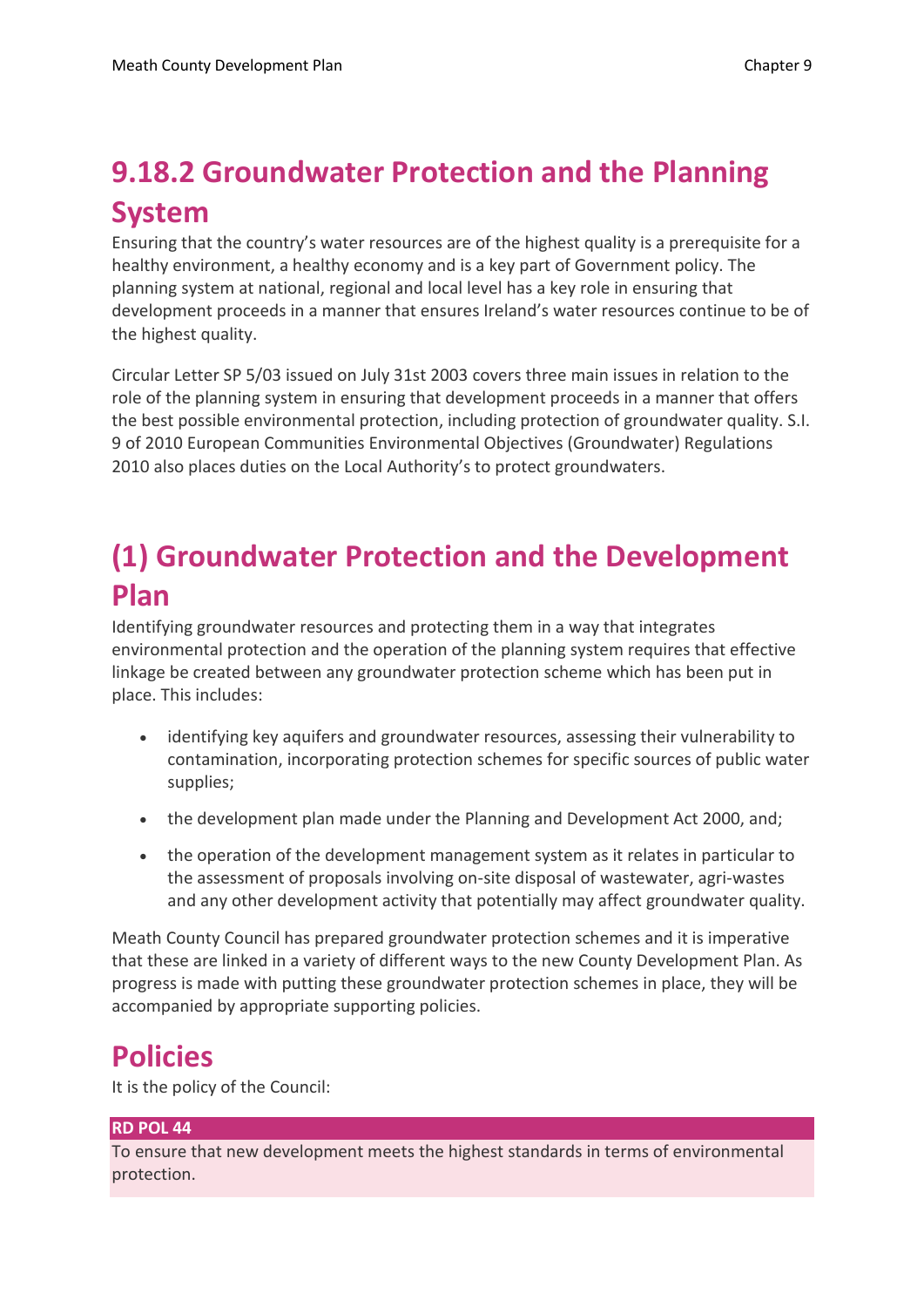#### **RD POL 45**

To utilise a "Groundwater Protection Response Matrix" to assist in deciding the appropriateness of various categories of development to areas that have different levels of vulnerability in terms of groundwater contamination. This approach will support the proper input of information into planning decision-making processes.

By consulting this matrix, prospective applicants as well as the Planning Authority will be able to get an indication of the likelihood of a proposed development being acceptable on a given site, or whether further investigations or adjustments to the proposals are necessary. For the Planning Authority, this matrix will also be of assistance in determining the nature of any planning and monitoring conditions to be attached to planning permissions.

## **(2) Groundwater Quality and Decisions on Planning Applications**

Under Section 34(2)(a) of the Planning Act, when making its decision in relation to an application, Planning Authorities are restricted to considering the proper planning and sustainable development of the area, regard being had to the provisions of the development plan as well as other provisions. These other provisions include, where relevant, the policy of the Government, the Minister for Housing, Local Government and Heritage or any other Minister of the Government.

Good siting and design of necessary development in rural areas is vitally important. In this regard, the current standard for domestic effluent treatment and disposal from single dwelling houses is set out in the EPA Code of Practice Domestic Waste Water Treatment Systems 2021. It includes an assessment methodology to determine site suitability, a methodology to select suitable waste water treatment systems, information on the design and installation of septic tanks and treatment systems and maintenance requirements. As an alternative to recommending a minimum site size, the EPA Code of Practice makes recommendations about matters such as separation distances from water courses and wells, site boundaries, etc.

The assessment of site conditions is critical to ensuring that new development does not adversely affect water quality generally and groundwater quality specifically. The Planning Authority propose to use a standard site characterisation form along the lines of the model included at Annex A-Site Characterisation Form in the EPA Code of Practice Domestic Waste Water Treatment Systems 2021 and insist upon the use of such qualified personnel in carrying out site assessments.

It is also very important that on site systems - both conventional septic tank systems and innovative effluent treatment systems - are installed in accordance with the manufacturers or supplier's specifications and instructions and the terms and conditions of planning permissions. Innovative effluent treatment systems should be certified by the NSAI Irish Agrement Board (IAB) or by the Agrement Board (or equivalent) of an EEA Member State; where the latter certificate ensures in use an equivalent level of safety and suitability. It is important that any installation instructions incorporated in the relevant Agrement Certificate (or equivalent) should also be strictly followed. The process of installation should proceed under the supervision of a competent person and be certified by that person.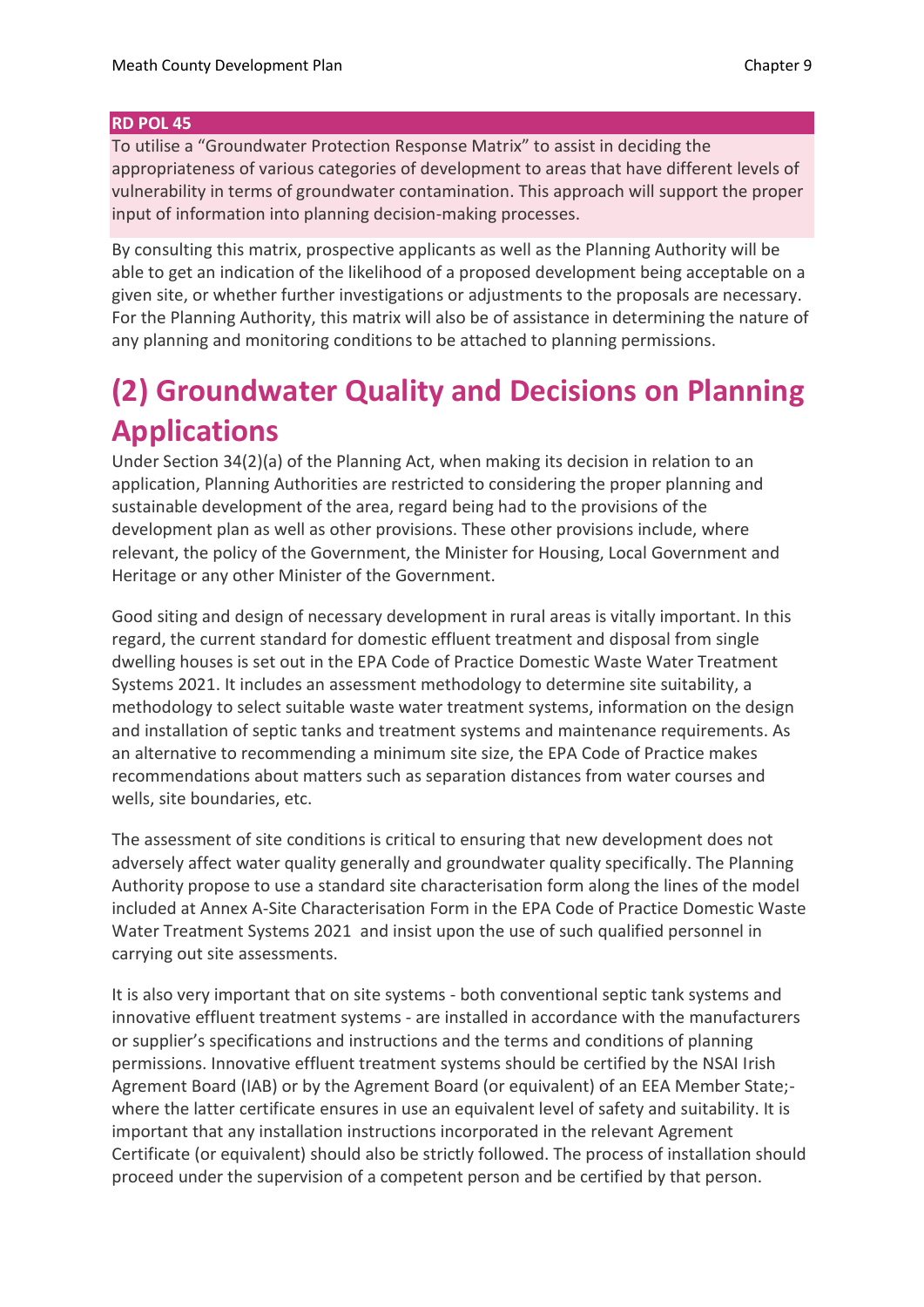Evaluation of site suitability will be undermined if the system is not installed as designed. The Planning Authority will ensure that conditions attaching to a grant of permission provide for the above as well as a suitable means of confirming that the installation process has been adequately supervised by a competent person.

## **(3) Monitoring and Enforcement of Planning Requirements**

The primary responsibility for ensuring compliance with the terms of a planning permission rests with the person carrying out the development pursuant to a planning permission. In the normal course of carrying out developments, there will also be parallel requirements to comply with other codes such as the national Building Regulations made under the Building Control Act 1990 or water pollution legislation, to mention two examples.

The Department of Environment, Community and Local Government has published the Water Services 2007 Act to regulate waste water discharges from all homes that are not connected to the public sewer network. It provides for registration and inspection arrangements for on-site septic tank systems or domestic waste water treatment systems.

## **9.18.3 Wastewater Disposal**

Wastewater from housing developments in unserviced areas is normally dispersed underground. Individual wastewater treatment facilities in rural areas should therefore, be located, constructed and maintained to the highest standards to ensure minimal impacts on water quality and particularly groundwater quality.

## **Policy**

It is the policy of the Council:

#### **RD POL 46**

To ensure that new development is guided towards sites where acceptable wastewater treatment and disposal facilities can be provided, avoiding sites where it is inherently difficult to provide and maintain such facilities. Sites prone to extremely high water tables and flooding or where groundwater is particularly vulnerable to contamination shall be avoided.

In order to ensure both public health and environmental protection, it is essential that any new dwelling is served by drainage arrangements that meet the Council's requirements and standards.

### **Policies**

It is the policy of the Council:

#### **RD POL 47**

To ensure that the site area is large enough to adequately accommodate an on- site treatment plant and percolation area.